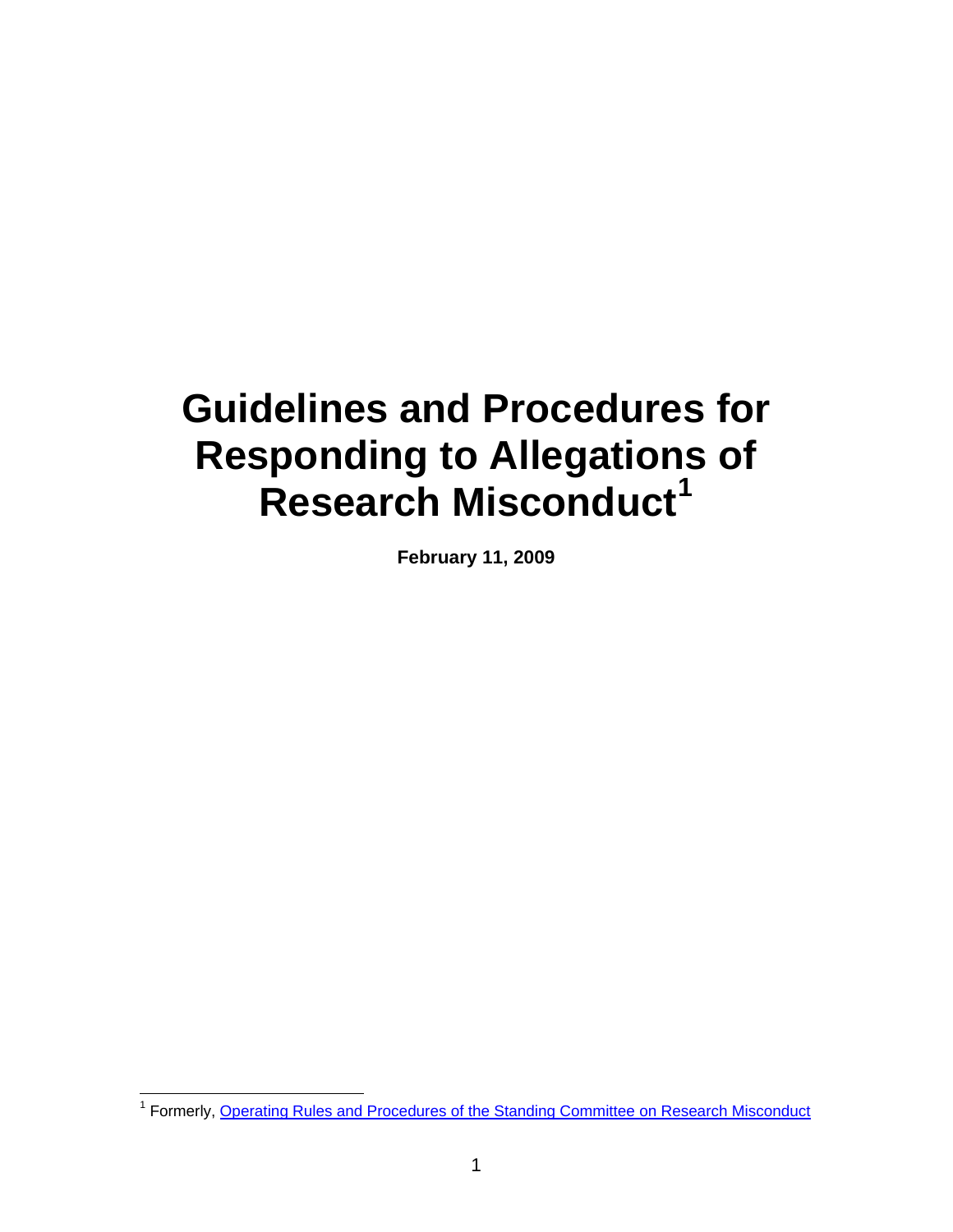### **Table of Contents**

| C. Public Health Service Office of Research Integrity (PHS/ORI) 6  |  |
|--------------------------------------------------------------------|--|
|                                                                    |  |
|                                                                    |  |
|                                                                    |  |
|                                                                    |  |
|                                                                    |  |
|                                                                    |  |
|                                                                    |  |
|                                                                    |  |
|                                                                    |  |
|                                                                    |  |
|                                                                    |  |
| E. Interim Administrative Actions and Notifying PHS/ORI of Special |  |
|                                                                    |  |
|                                                                    |  |
|                                                                    |  |
|                                                                    |  |
|                                                                    |  |
|                                                                    |  |
|                                                                    |  |
|                                                                    |  |
|                                                                    |  |
|                                                                    |  |
|                                                                    |  |
|                                                                    |  |
|                                                                    |  |
|                                                                    |  |
|                                                                    |  |
|                                                                    |  |
|                                                                    |  |
|                                                                    |  |
|                                                                    |  |
|                                                                    |  |
|                                                                    |  |
|                                                                    |  |
|                                                                    |  |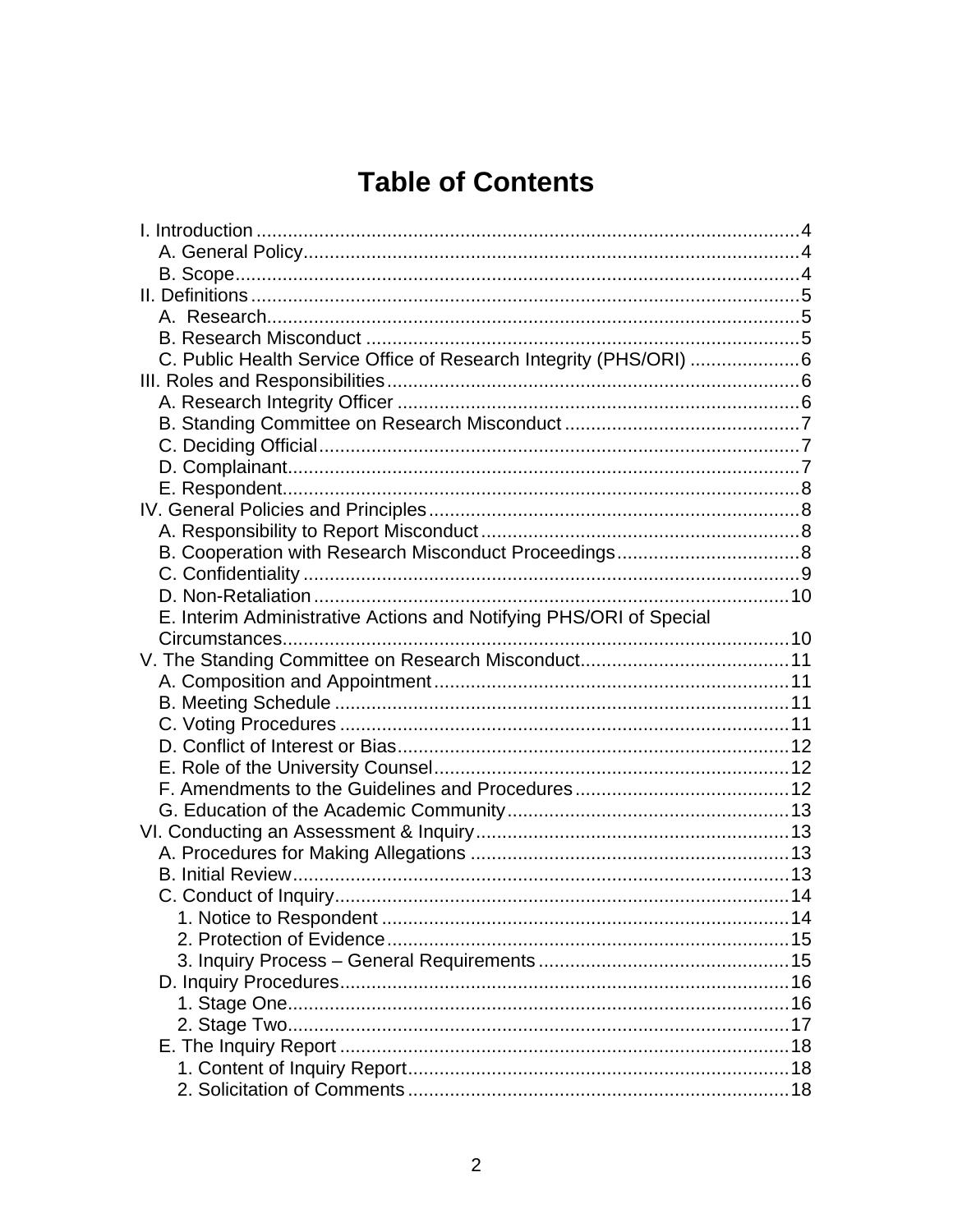| C. Comments on the Investigative Report and Access to Evidence24             |  |
|------------------------------------------------------------------------------|--|
|                                                                              |  |
|                                                                              |  |
|                                                                              |  |
|                                                                              |  |
|                                                                              |  |
|                                                                              |  |
|                                                                              |  |
| D. Notice to PHS/ORI or Other Funding Agencies of Institutional Findings and |  |
|                                                                              |  |
|                                                                              |  |
| I. General                                                                   |  |
|                                                                              |  |
|                                                                              |  |
|                                                                              |  |
|                                                                              |  |
|                                                                              |  |
|                                                                              |  |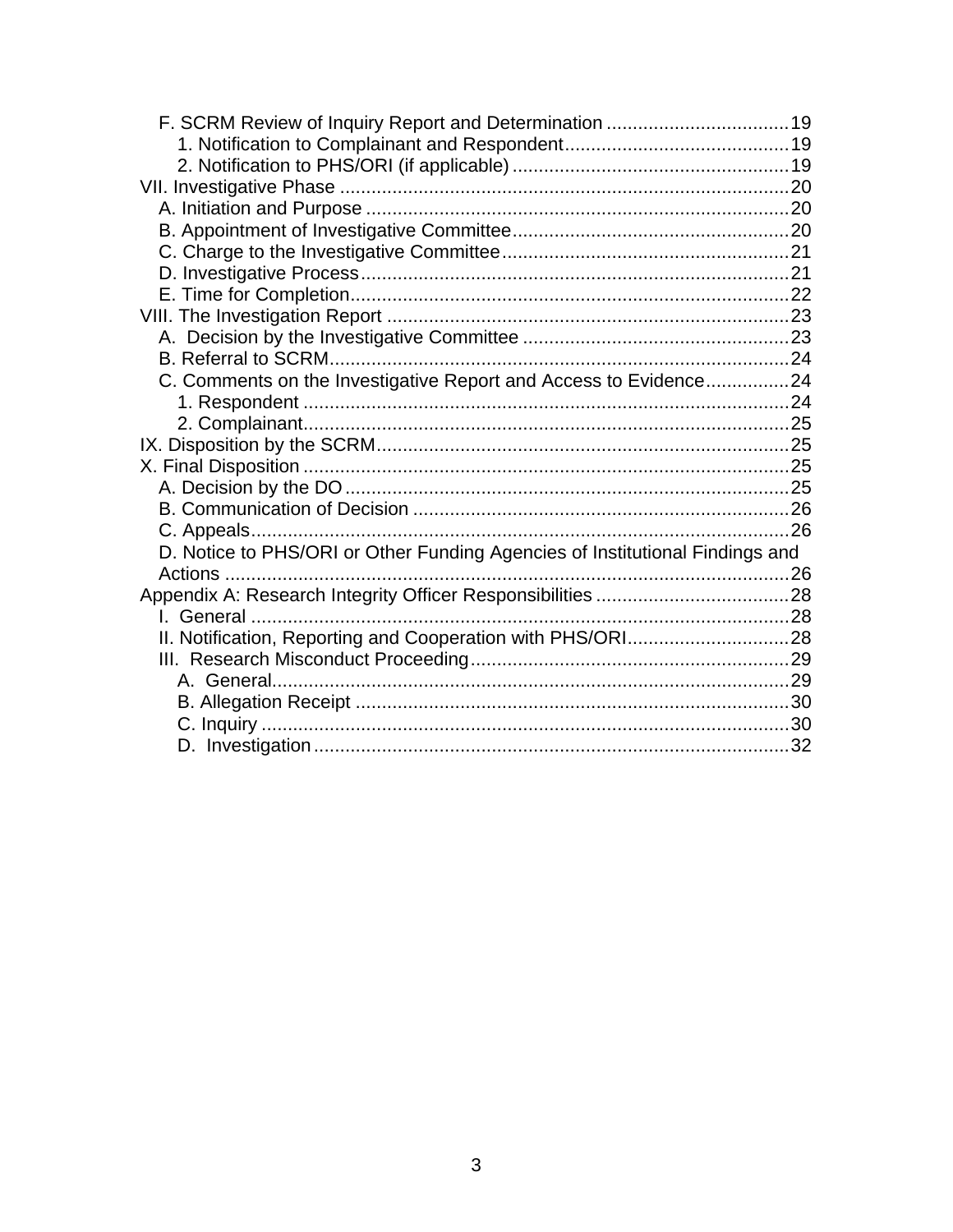# <span id="page-3-0"></span>**I. Introduction**

# **A. General Policy**

The University of Colorado at Boulder, herein referred to as the "University," has the responsibility to foster a research environment that promotes the responsible conduct of research, discourages research misconduct, and deals promptly with allegations or evidence of possible research misconduct.

To fulfill its obligations and ensure the public trust, the University must prevent, identify, and investigate research misconduct. The University obligations arise under Article V of the Laws of the Regents, *University of Colorado Administrative Policy Statement on Misconduct in Research and Authorship* and the requirements of federal agencies, including the National Institutes of Health/Public Health Service and the National Science Foundation.

The faculties of the schools and colleges of the University have formed a joint committee—the Standing Committee on Research Misconduct (SCRM)—to fulfill its obligation of investigating allegations of research misconduct. These Guidelines and Procedures are intended to provide guidance with respect to the manner in which the University, through the SCRM, will carry out these responsibilities.

Nothing in these Guidelines and Procedures is intended to override or contradict provisions of other regulations or policies of the University of Colorado or of funding agencies.

Although these Guidelines and Procedures set forth the presumptive time frames for the conduct of proceedings before the SCRM or any committees that the SCRM appoints, these time frames are not absolute and may be modified as necessary for the SCRM or its committees to adequately perform their functions. Failure to complete an inquiry, investigation, or other process within these time frames shall not be grounds for dismissal of an allegation of research misconduct, but any undue delay may be considered by the SCRM or other appropriate official when reviewing the SCRM's findings and recommendations.

### **B. Scope**

These Guidelines and Procedures apply to:

- 1. any person who, at the time of the alleged research misconduct, was employed by, was an agent of, or was affiliated by contract or agreement with the University of Colorado at Boulder.
- 2. any person who is alleged to have committed research misconduct prior to his or her employment, agency or affiliation with the University of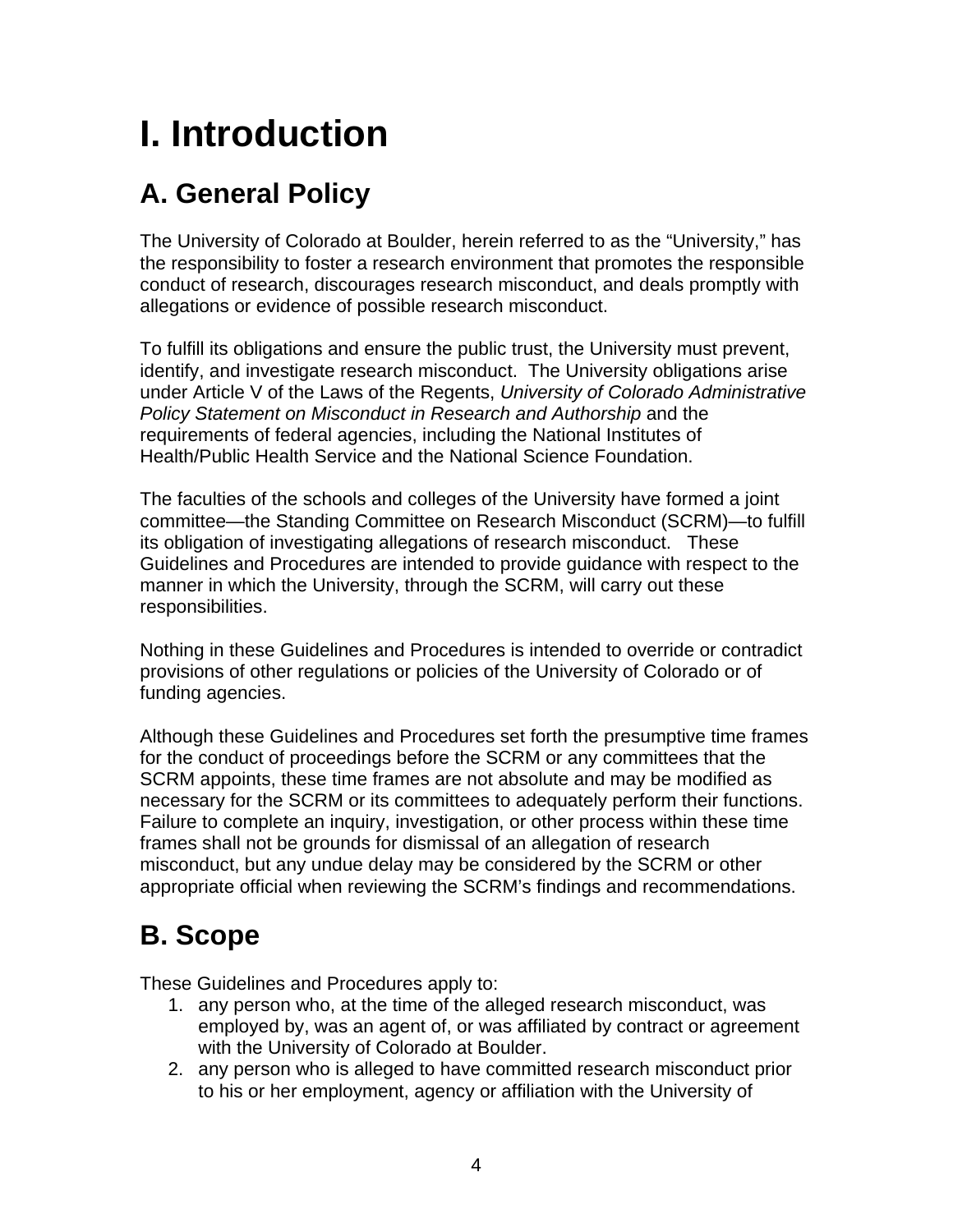<span id="page-4-0"></span>Colorado at Boulder, provided the SCRM determines that such allegations of research misconduct have the potential to impact the reputation of the University.

The University has academic dishonesty procedures that generally take precedence for allegations involving student course work.

In the event that potential research misconduct is alleged to have occurred in the course of federally-funded research, the SCRM shall attempt to comply with both these Guidelines and Procedures and the funding agency's requirements for the investigation of research misconduct. In any such case, the SCRM shall refer to the requirements delineated by each federal agency, including, for example, the Public Health Service requirements contained in 42 C.F.R. 93 and the National Science Foundation requirements described in Section 930 of the NSF Grant Policy Manual. In the event that these Guidelines and Procedures materially conflict with the requirements of any funding agency, the SCRM will apply the requirements of the funding agency.

# **II. Definitions**

### **A. Research**

The University broadly defines "research" to include all forms of scholarship within the responsibilities of faculty, staff, or students, that is designed or intended to contribute to generalizable knowledge in a field of academic inquiry.

### **B. Research Misconduct**

Research misconduct includes but is not limited to:

- 1. Fabrication, falsification, plagiarism and other forms of misrepresentation of ideas, and other serious deviations from accepted practices in proposing, carrying out, reviewing, or reporting results from research;
- 2. Material failure to comply with Federal or University requirements for protection of researchers, human subjects, or the public;
- 3. Material failure to comply with federal or University requirements for ensuring the welfare of laboratory animals;
- 4. Failure to comply with established standards regarding author names on publications;
- 5. Retaliation of any kind against a person who, in good faith, reported or provided information about suspected or alleged research misconduct.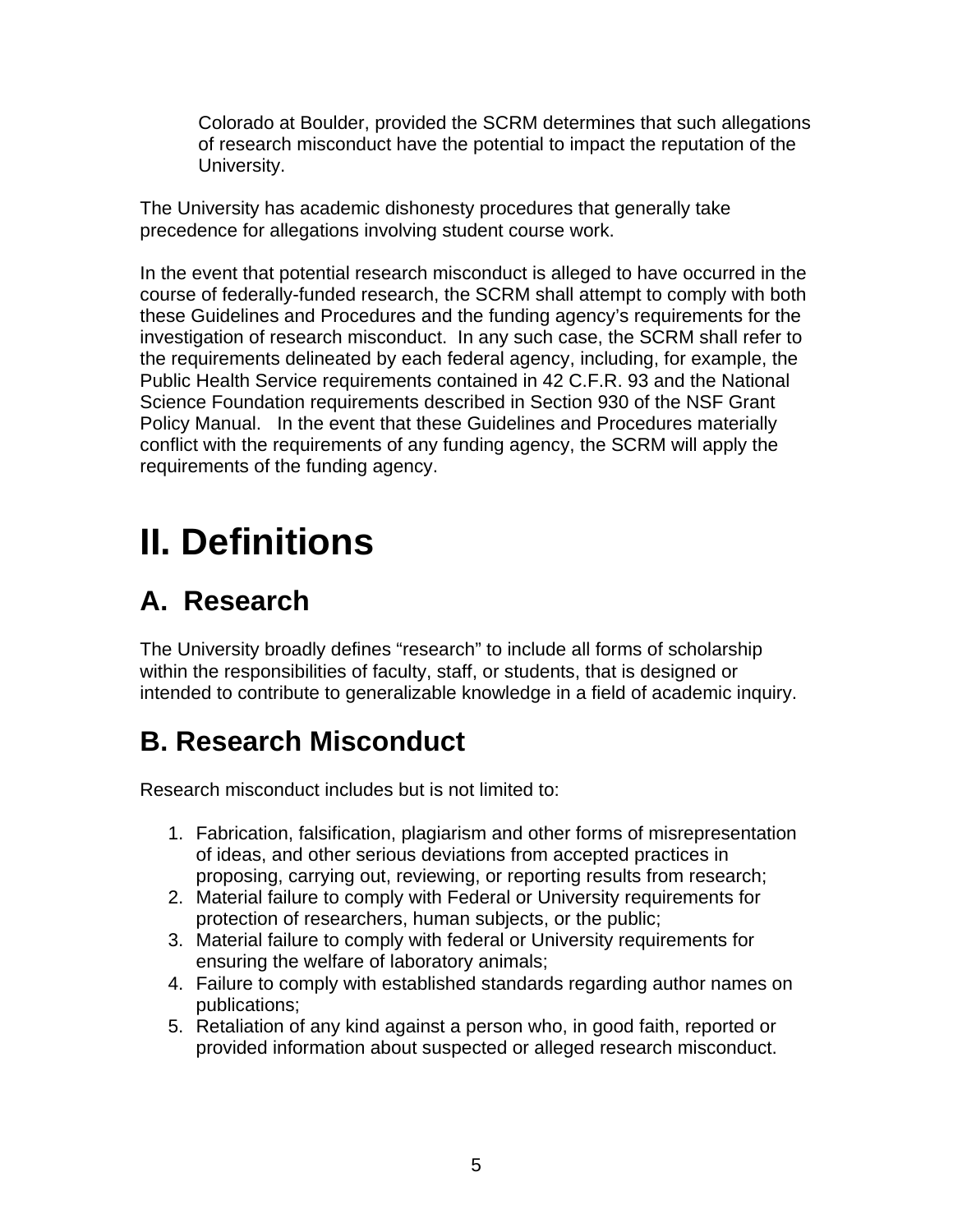<span id="page-5-0"></span>Research misconduct does not include honest error or honest differences in interpretations or judgments of data. However, where a person's conduct otherwise constitutes research misconduct, the burden of proof lies with that person to establish by a preponderance of the evidence that his or her conduct represents honest error or differences in interpretation.

Allegations falling into categories 2, 3 and 4 above will be investigated through these Guidelines and Procedures only to the extent that there is not an alternative investigative process to address such misconduct.

If, in the course of an investigation, the SCRM or its committees determines that the allegations of research misconduct relate to federally-funded research and the federal funding agency's definition of research misconduct is more limited than the definition set forth in these Guidelines and Procedures, the federal funding agency's definition of research misconduct shall apply for determining whether such research misconduct shall be reported to the federal funding agency or other appropriate authority. The University's definition of research misconduct, however, shall continue to apply for the University's internal administrative purposes, including the imposition of discipline against any person who is determined to have engaged in conduct that meets the University's definition of research misconduct.

### **C. Public Health Service Office of Research Integrity (PHS/ORI)**

As used in these Guidelines and Procedures, PHS/ORI refers to the Office of Research Integrity within the Public Health Service of the National Institutes of Health (NIH). This office oversees research misconduct investigations involving research funded by the NIH.

# **III. Roles and Responsibilities**

### **A. Research Integrity Officer**

The Vice Chancellor for Research shall appoint the Research Integrity Officer (RIO). The RIO is the institutional official who has primary responsibility for implementing these Guidelines and Procedures. The RIO's duties are described in Appendix A, but generally include advising any person who is considering whether to submit an allegation of research misconduct about the requirements of these Guidelines and Procedures, receiving allegations of research misconduct, coordinating the work of the SCRM and its committees, administering these Guidelines and Procedures to provide timely notice and an opportunity to respond to any person alleged to have engaged in research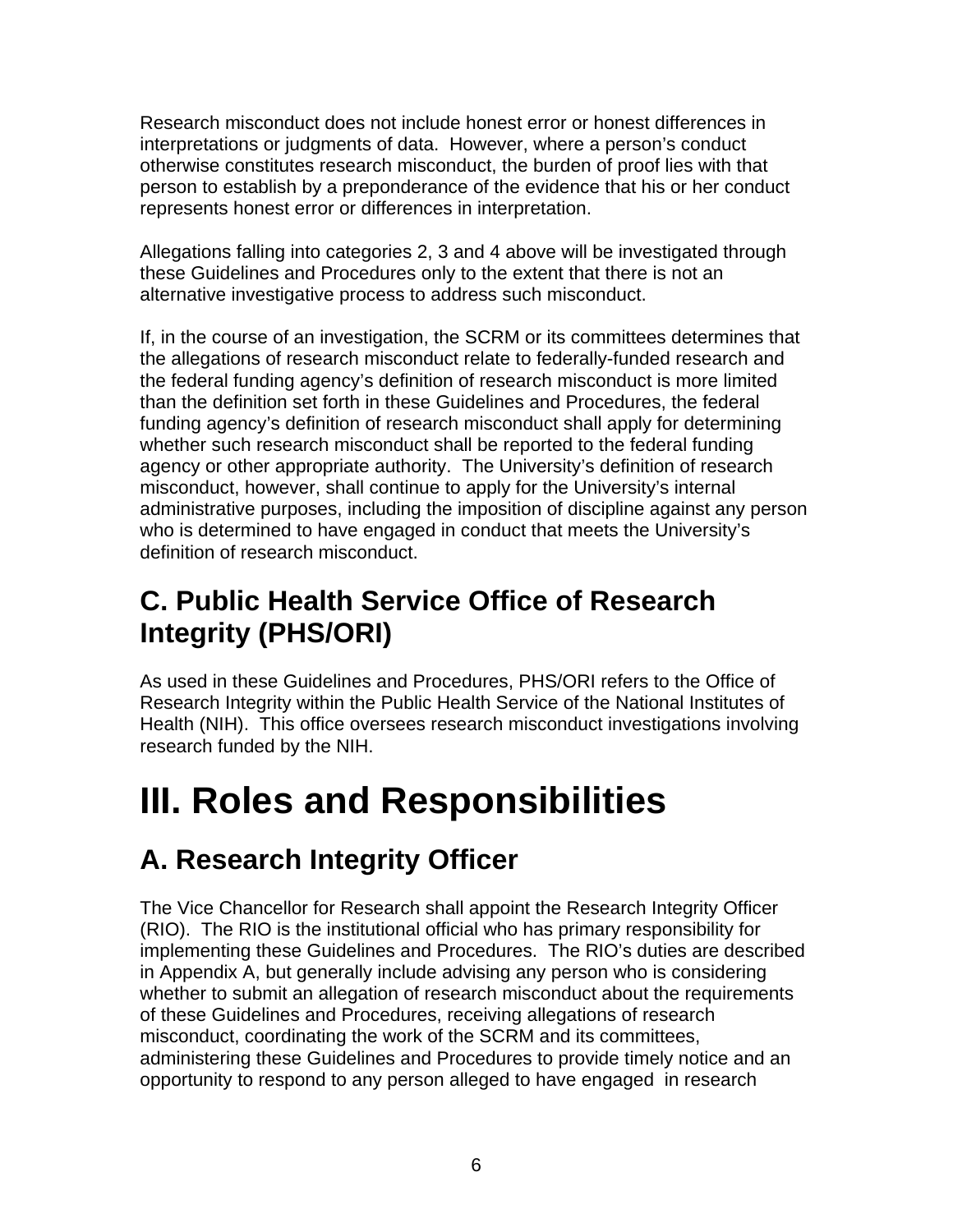<span id="page-6-0"></span>misconduct, and providing timely notifications of research misconduct inquiries and investigations to appropriate University and federal agency officials.

The Research Integrity Officer shall be responsible for (1) notifying the SCRM of any requirements of funding organizations concerning research misconduct; (2) communicating with such agencies as required by agency guidelines; and/or (3) acting as liaison between the SCRM and the appropriate dean, vice chancellor, or other University official if that party is required to communicate with the funding agency on research matters.

# **B. Standing Committee on Research Misconduct**

The Standing Committee on Research Misconduct (SCRM) is a faculty committee composed of representatives from each of the colleges and schools at the Boulder campus that is responsible for inquiries and investigations of allegations of research misconduct. The basic responsibilities of the SCRM are to promote exemplary ethical standards of research conduct, to publicize the Guidelines and Procedures for reporting research misconduct, to receive allegations of misconduct, to ensure thorough, fair and expeditious proceedings for the evaluation of allegations, and to recommend possible disciplinary action, policy changes or other actions to remedy the misconduct and to prevent similar misconduct in the future.

# **C. Deciding Official**

The Deciding Official (DO) is the institutional official who receives the investigative report of the SCRM and determines the appropriate institutional response. The University has designated the Provost as the DO, but the DO shall not be the same person as the RIO. To the extent possible, the DO should have no direct prior involvement in the institution's inquiry, investigation, or allegation assessment; the fact that the DO received an allegation of research misconduct or referred such an allegation to the RIO shall not constitute direct prior involvement.

# **D. Complainant**

The Complainant is the individual who presents a written allegation of research misconduct to the RIO or SCRM. The University requires any person who makes an allegation of research misconduct to proceed in good faith and with a reasonable basis for believing that research misconduct occurred.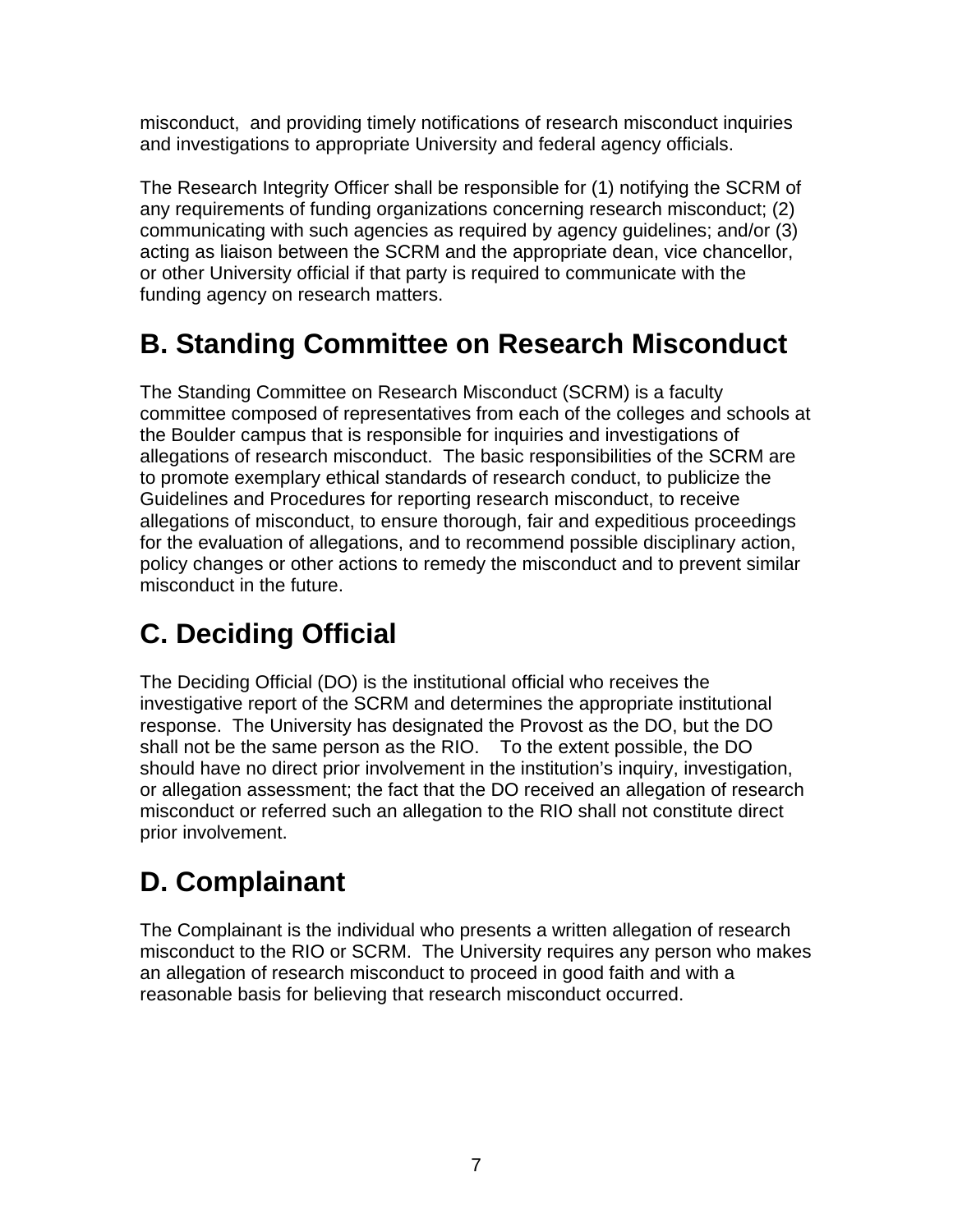## <span id="page-7-0"></span>**E. Respondent**

The Respondent is the person against whom an allegation of research misconduct has been made. As further described in these Guidelines and Procedures, the Respondent has rights that the SCRM and its committees shall attempt to preserve during the inquiry and investigation processes. In the event that the SCRM or its committees fail to provide the rights identified in these Guidelines and Procedures, the DO may consider any such failure when determining the appropriate institutional response to an allegation of research misconduct.

# **IV. General Policies and Principles**

## **A. Responsibility to Report Misconduct**

University employees have an obligation to report observed or suspected research misconduct to the RIO or to the SCRM. If an individual is unsure whether a suspected incident falls within the definition of research misconduct, he or she may contact the RIO to discuss the suspected research misconduct informally, which may include discussing it anonymously and/or hypothetically. If the circumstances described by the individual do not meet the definition of research misconduct, but are appropriately addressed to another University entity or third party, the RIO will refer the individual or allegation to other offices or officials with responsibility for resolving the problem. Except to the extent necessary to comply with reporting requirements or state law or to defend any legal action which might be asserted against the University, the RIO will maintain confidential any such discussions or consultations regarding concerns of possible research misconduct.

### **B. Cooperation with Research Misconduct Proceedings**

In accordance with the University of Colorado Administrative Policy Statement on Misconduct in Research and Authorship, members of the University community are obligated to cooperate with and provide evidence relevant to a research misconduct allegation to the RIO, the SCRM, and other institutional officials. Any member of the University community who fails or refuses to cooperate with the inquiry or investigative processes shall be reported to the appropriate dean or vice chancellor; such non-cooperation may constitute the basis for disciplinary action. Nothing herein will be interpreted in such a way as to infringe on an employee's right to invoke the protection of the Fifth Amendment to the U.S. Constitution with regard to self-incrimination.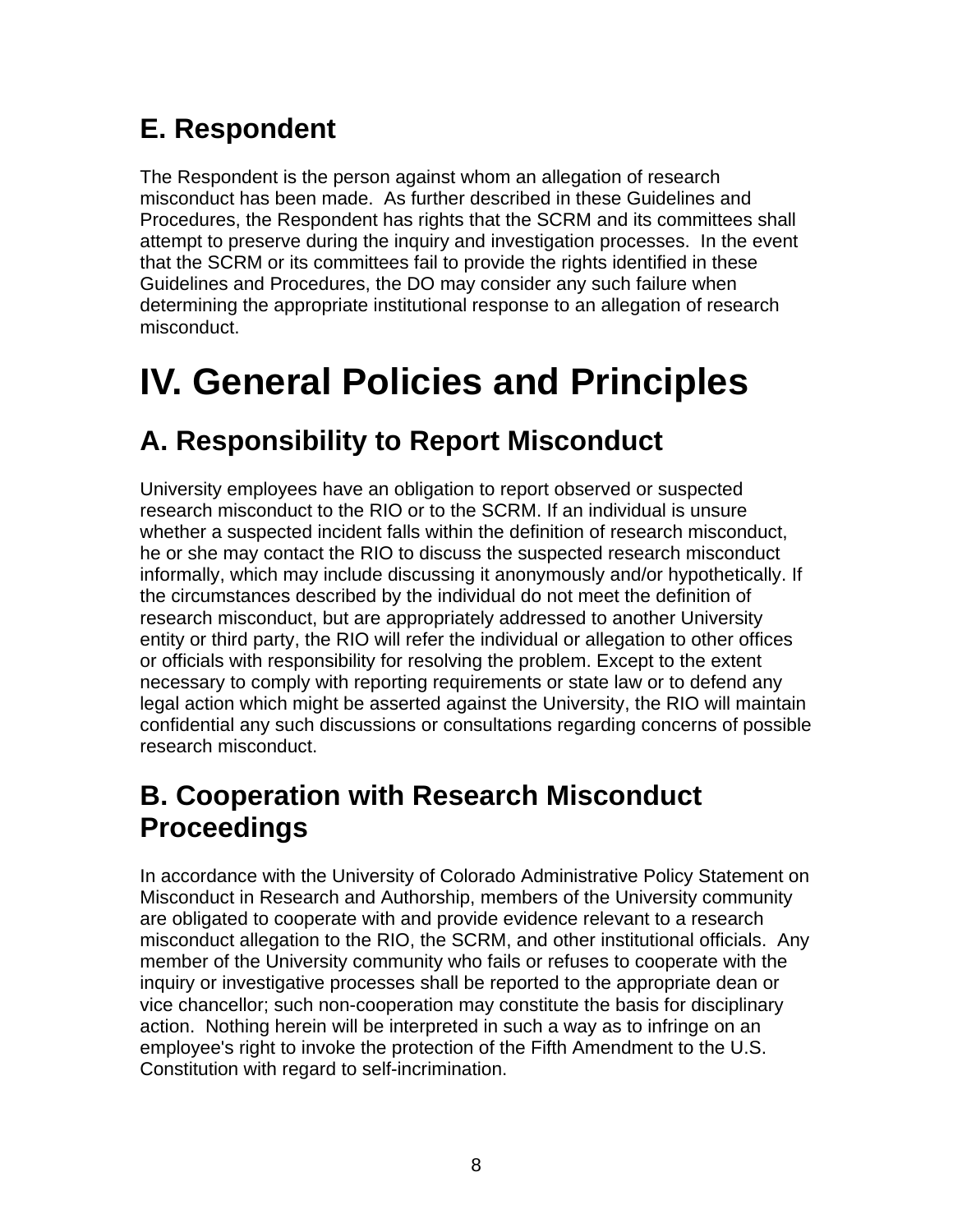<span id="page-8-0"></span>During both inquiry and investigation, the RIO and the SCRM shall elicit the cooperation of the Complainant, the Respondent, and any other persons who have knowledge of the alleged research misconduct. Any person's failure to provide such cooperation, however, shall not preclude the University's investigation of potential research misconduct.

# **C. Confidentiality**

The RIO, the SCRM, and its committees shall take reasonable steps to maintain the confidentiality of an allegation of research misconduct through the inquiry and investigative stages. The RIO, the SCRM, and its committees shall request that the Complainant, the Respondent, and any other involved persons maintain confidentiality during the inquiry and investigative processes, including through the use of confidentiality agreements.

During the course of the inquiry and investigative stages, the RIO, the SCRM, and its committees may disclose information related to an allegation of research misconduct through the inquiry and investigative stages to the extent required by law. The RIO or the SCRM may also disclose information related to the inquiry and investigative processes if the seriousness of the alleged research misconduct warrants disclosure pending the outcome of the inquiry or the investigation. Without limitation such instances include where the disclosure is necessary: (1) to prevent an immediate health hazard; (2) to protect the University's resources or reputation; (3) to protect the interests of the academic community; (4) to protect any person's resources or reputation; (5) to comply with the University' s obligations to any state or federal agency, or (6) to correct misinformation made available to the public about the alleged research misconduct and the University's response.

To the extent possible, the RIO and/or the SCRM shall limit disclosure of the identity of the Complainant, Respondent, or witnesses in the inquiry and investigative processes. For example, unless the circumstances merit direct identification of the participants in their reports and other documents, the SCRM and its committees should refer to the participants as "Complainant," "Respondent," and "Witness 1." In the event that the SCRM or its committees refer to individuals using generic identifiers, it should also include a confidential appendix containing those persons' identities.

The SCRM may disclose the final inquiry report and/or investigative report as necessary for it to meet its obligation of discouraging research misconduct in the University community, to remediate the harm caused by research misconduct, or as necessary to comply with the requirements of funded research. In the event that the SCRM finds that a Respondent has not engaged in research misconduct, the SCRM may disclose the final inquiry report and investigative report as necessary to protect the reputation of the Respondent.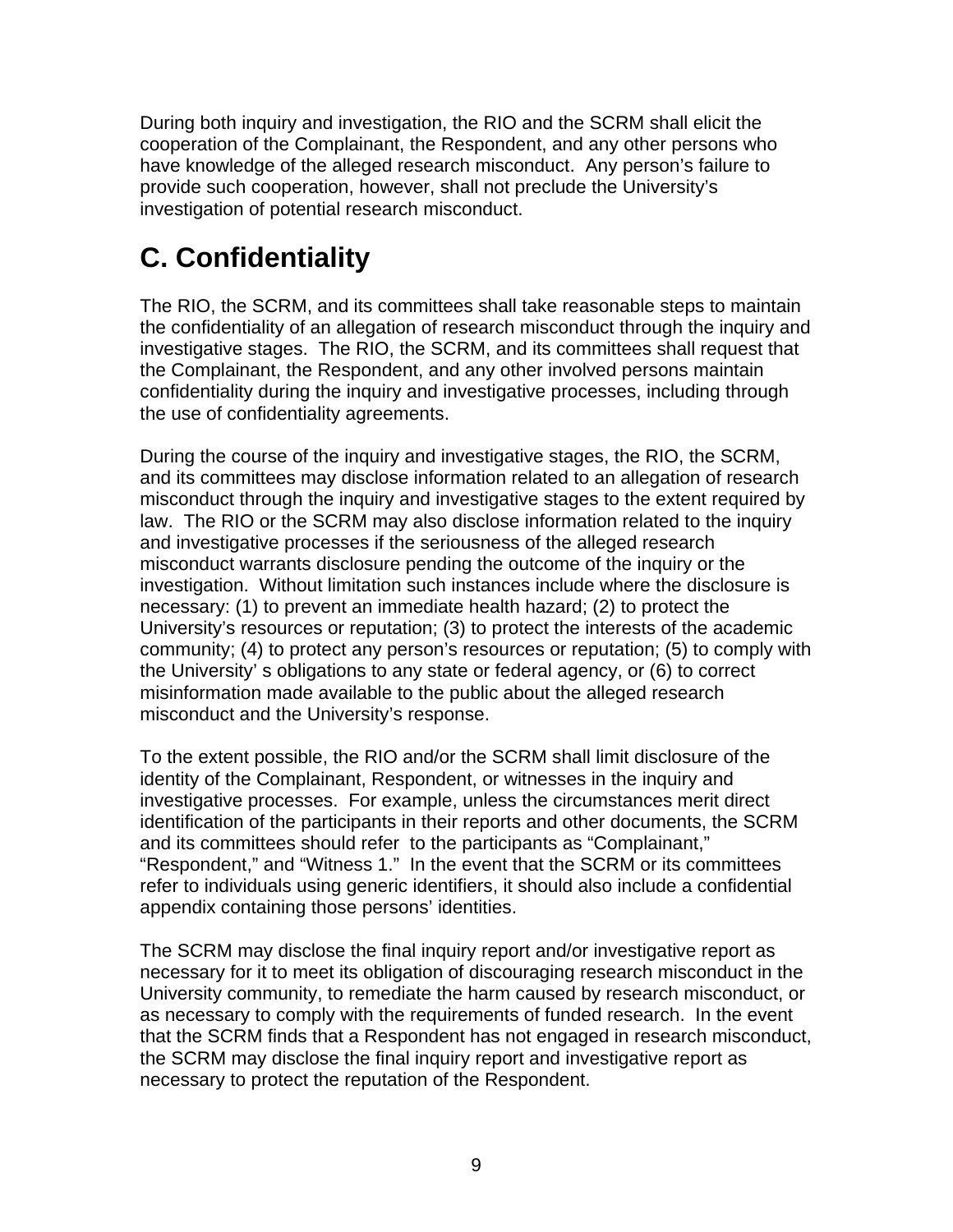<span id="page-9-0"></span>Notwithstanding any other provision in these Guidelines and Procedures, the University, the RIO, the SCRM, and its committees shall disclose any information reasonably necessary for it to comply with state or federal law.

# **D. Non-Retaliation**

Members of the University community may not retaliate in any way against Complainants, witnesses, or committee members. Institutional members should immediately report any alleged or apparent retaliation to the RIO. The RIO shall review the allegation of retaliation and, if warranted, make all reasonable and practical efforts to redress any retaliation that has already occurred and to prevent any further retaliation.

### **E. Interim Administrative Actions and Notifying PHS/ORI of Special Circumstances**

Throughout the research misconduct inquiry and investigation, the RIO will monitor the proceedings to determine if there is any threat of harm to public health, federal funds and equipment, or the integrity of the federally-supported research process. In the event of such a threat, the RIO will, in consultation with other institutional officials and the funding agency, take appropriate interim action to protect against any such threat.

Interim action might include additional monitoring of the research process and the handling of federal funds and equipment, reassignment of personnel or of the responsibility for the handling of federal funds and equipment, additional review of research data and results, delaying publication, or notifying appropriate persons of errors in published research.

The RIO shall, at any time during a research misconduct proceeding, notify PHS/ORI immediately if he/she has reason to believe that any of the following conditions exist:

- Health or safety of the public is at risk, including an immediate need to protect human or animal subjects;
- HHS resources or interests are threatened;
- Research activities should be suspended;
- There is a reasonable indication of possible violations of civil or criminal law;
- Federal action is required to protect the interests of those involved in the research misconduct proceeding;
- The research misconduct proceeding may be made public prematurely and HHS action may be necessary to safeguard evidence and protect the rights of those involved; or
- The research community or public should be informed.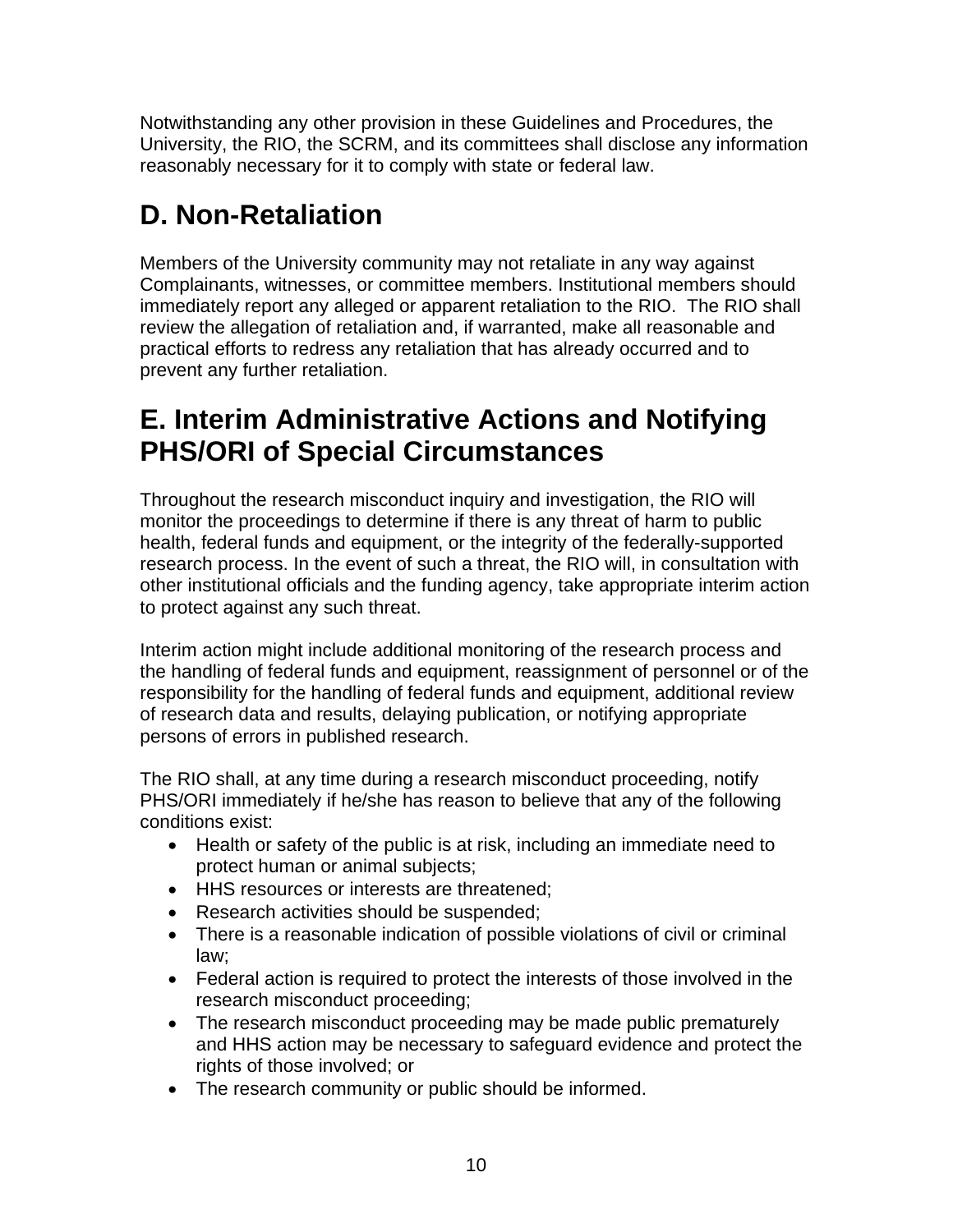# <span id="page-10-0"></span>**V. The Standing Committee on Research Misconduct**

### **A. Composition and Appointment**

The Standing Committee on Research Misconduct is a Boulder campus committee established to carry out the *University of Colorado Administrative Policy Statement on Misconduct in Research and Authorship* . The SCRM shall include: (1) at least one member from each school or college, (2) a member representing the Boulder Faculty Assembly (BFA), (3) a staff member, nominated by the Staff Council, and (4) a student member, nominated by the United Government of Graduate Students.

The Chair of the SCRM shall seek nominations for faculty members to serve on the committee from the appropriate deans of the schools and colleges. Committee membership should reflect the diversity of the faculty and should comply with University policies for constituting committees. Members of the SCRM shall be appointed for staggered three-year terms, except for initial appointments. Nominations received by the Chair shall be submitted to the Vice Chancellor for Research for appointment to the SCRM.

During the spring semester of each academic year, the members of the SCRM elect a Chair. The Chair of the SCRM takes office at the beginning of the fall semester following his or her election and serves until the SCRM elects a subsequent Chair.

The RIO serves as an ex officio and non-voting member of the SCRM.

### **B. Meeting Schedule**

The SCRM shall meet at least twice each academic year, once during the fall semester and once during the spring semester. If there is no business before the committee, one of these meetings may be conducted electronically or by telephone, at the discretion of the Chair and with the prior agreement of all members of the committee. Additional meetings shall be called by the Chair as necessary.

# **C. Voting Procedures**

The SCRM shall be considered to have a quorum when a simple majority of its members are present. Unless otherwise described in these Guidelines and Procedures, any formal action by the SCRM may occur only after a vote occurring at a meeting where a quorum is present. Unless otherwise described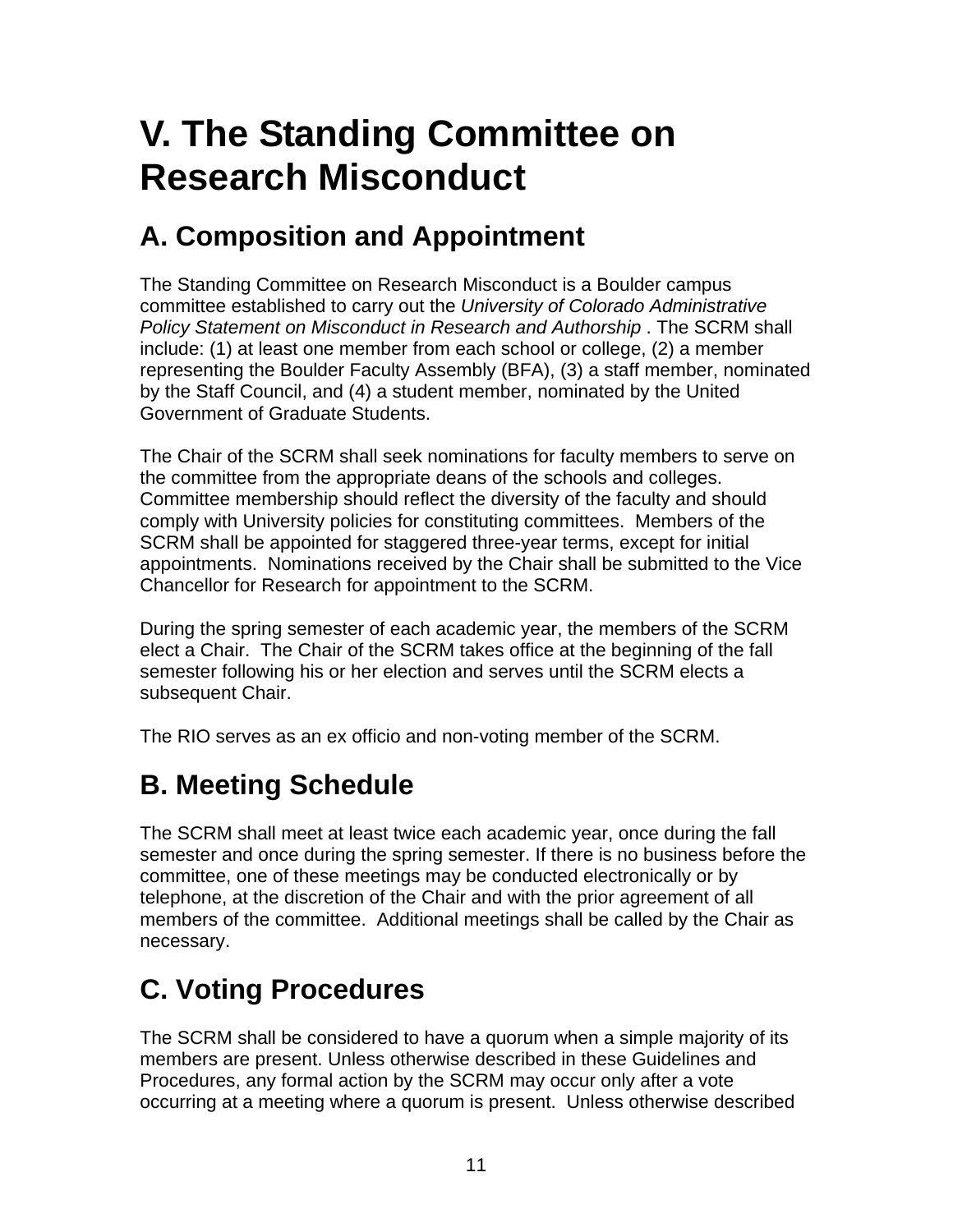<span id="page-11-0"></span>in these procedures, the SCRM may take a formal action upon the majority vote of the quorum. The votes of the SCRM shall be recorded only by indicating the number of members voting for or against a motion. The names of the members shall not be recorded or reported in the minutes.

## **D. Conflict of Interest or Bias**

To ensure impartiality in any proceedings before the SCRM, members are expected to reveal any actual or potential conflicts of interest to the SCRM, including: (1) previous personal knowledge of or involvement in the matter forming the basis of the research misconduct allegation; (2) close personal, professional or financial relationship with the Complainant, Respondent, or any other participant in the inquiry or investigative processes.

A member with an actual conflict of interest or bias should withdraw from the relevant inquiry process. Any member may also withdraw or limit participation if he or she feels that participation may create the appearance of impropriety, even if there is no actual conflict of interest. The Chair of the SCRM may also disqualify any member determined by the Chair or the SCRM to have an actual conflict of interest or bias. If a member withdraws or is disqualified from particular proceedings, that member shall take no part in those proceedings as a member of the Committee, including attending meetings, asking questions, observing the proceedings, and discussing the allegations with other members. A disqualified member may, however, be called as a witness during the inquiry or investigative processes.

### **E. Role of the University Counsel**

The SCRM and its committees may seek advice and assistance from the Office of the University Counsel as it deems necessary.

The Office of the University Counsel shall be notified of the meetings of the SCRM and provided with minutes of SCRM proceedings. University Counsel may send a representative to attend meetings of the SCRM or proceedings of any inquiry or Investigation committee appointed hereunder if the University Counsel considers that such attendance is in the best interests of the University.

### **F. Amendments to the Guidelines and Procedures**

These Guidelines and Procedures may be amended by a two-thirds vote of the SCRM members. Amendments may be proposed by any member of the SCRM.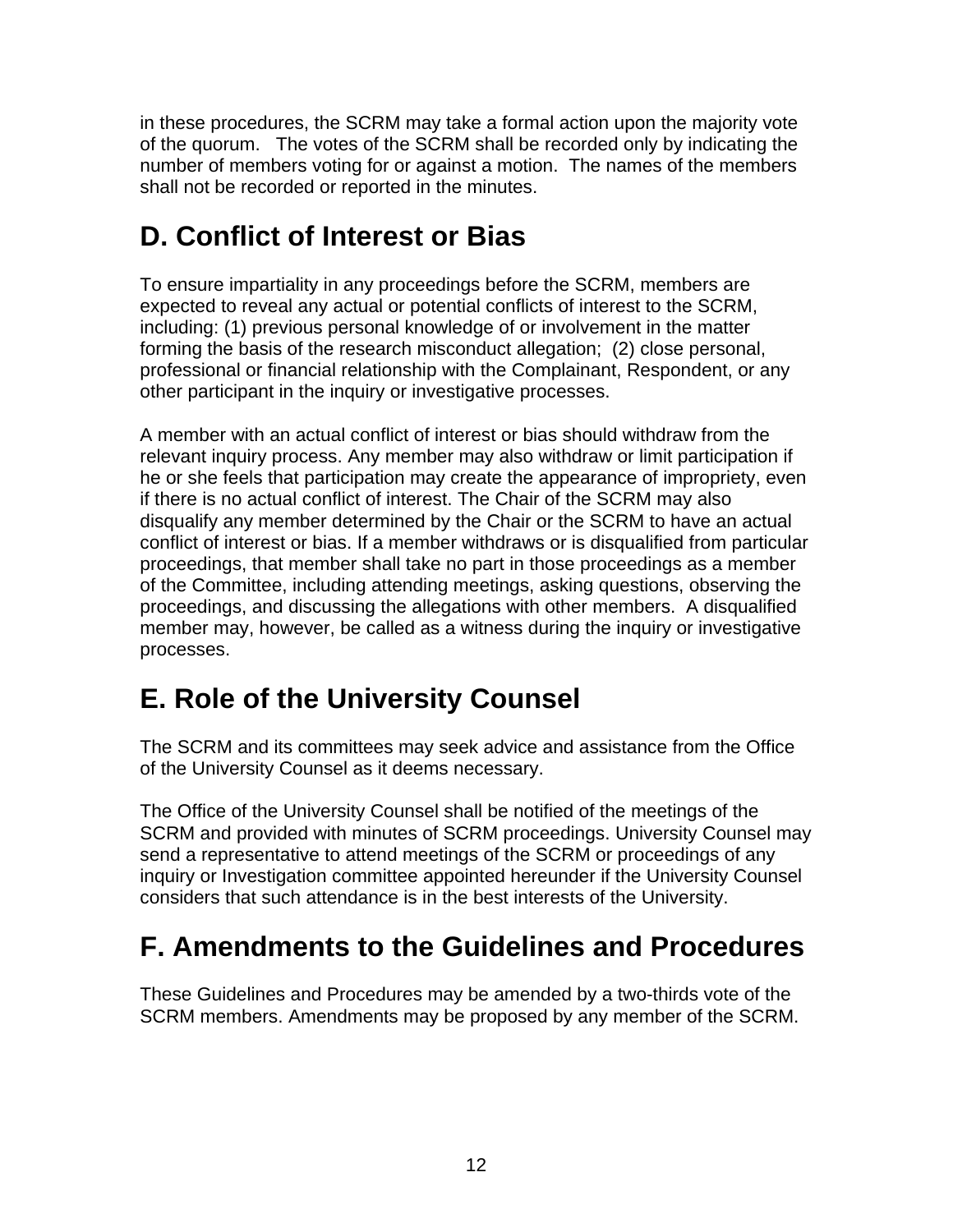### <span id="page-12-0"></span>**G. Education of the Academic Community**

Deans, directors, chairs and graduate advisors shall be reminded annually of the *University of Colorado Administrative Policy on Research Misconduct and Authorship* and of these Guidelines and Procedures. The University shall also inform all faculty, students, and staff of (1) the need for integrity in research performance and (2) the role of the SCRM in considering allegations of research misconduct.

# **VI. Conducting an Assessment & Inquiry**

### **A. Procedures for Making Allegations**

All persons having knowledge of research misconduct or having reason to believe that such misconduct may have occurred, should submit written allegations of research misconduct to the Research Integrity Officer or the Chair of the SCRM. Written allegations may also be given to any member of the SCRM, who shall direct them to the Chair. All allegations must be presented in the form of a written complaint addressed to the SCRM.

Individuals who are uncertain about whether to file an allegation may consult with the RIO prior to filing a written complaint. Except as described in the section of these Guidelines and Procedures detailing confidentiality, the RIO will maintain confidential any such discussions or consultations regarding concerns of possible research misconduct.

### **B. Initial Review**

Upon receiving a written allegation of research misconduct, the SCRM Chair will immediately assess the allegation to determine whether it (a) is sufficiently credible and specific so that potential evidence of research misconduct may be identified, and (b) meets the definition of research misconduct described under these Guidelines and Procedures or under any federal standard applicable to the research. The Chair may utilize available resources such as the RIO, members of the SCRM, or University Counsel in making the decision.

The assessment period should be brief. In conducting the assessment, the SCRM chair need not interview the Complainant, Respondent, or other witnesses. The SCRM chair need not conduct any research or gather any data beyond any that may have been submitted with the allegation, except as necessary to determine whether the allegation is sufficiently specific so that a potential instance of research misconduct may be identified.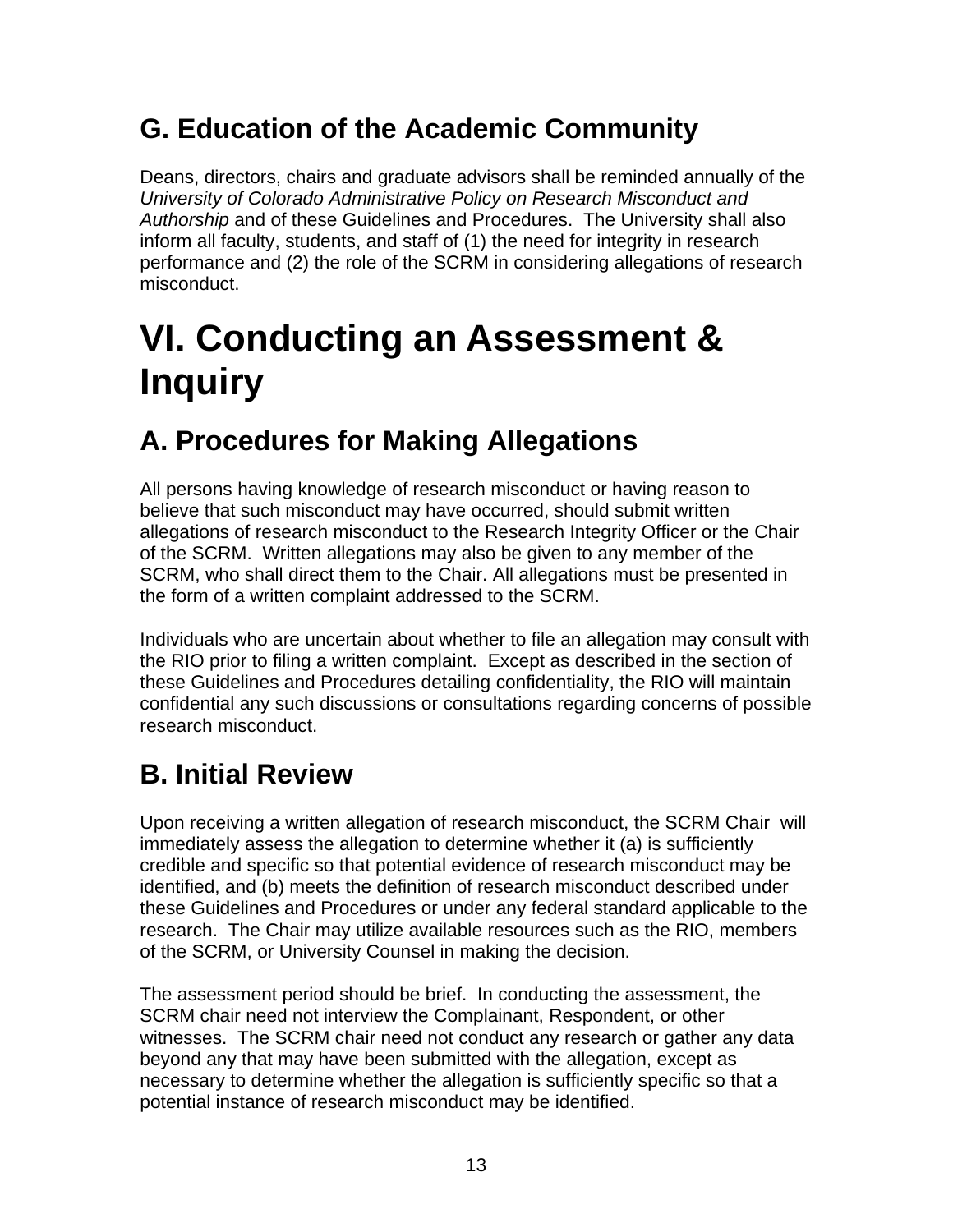<span id="page-13-0"></span>Should multiple complaints about the Respondent be received, the SCRM Chair shall determine how best to proceed. Generally, multiple complaints will be handled as follows:

- 1. If an *inquiry* is already in process, the new complaint will be forwarded to the current Inquiry Committee. The current Inquiry Committee may recommend to the Standing Committee that the new complaint be included as part of the ongoing inquiry, that a new Inquiry Committee be formed to explore the new complaint, or that the new complaint be rejected as being duplicative with the allegations already being reviewed.
- 2. If an *investigation* is underway when a new complaint arrives, the chair of the Standing Committee will confer with the chair of the Investigative Committee to determine if the new complaint is most appropriately included in a revised charge to the Investigative Committee, or whether it should be referred to an Inquiry Committee.
- 3. If a complaint is received after an Investigation has been *completed*, the SCRM Chair will determine whether the new complaint merits an Inquiry or is redundant with the prior complaint(s) that have already been investigated.

If the Chair determines that the Complainant has stated a possible instance of research misconduct, the complaint will be referred for inquiry as described below. If not, the Chair shall notify the Complainant and the SCRM of the decision not to pursue the allegations. Such decision may be over-ruled by a majority vote of the SCRM.

# **C. Conduct of Inquiry**

#### 1. Notice to Respondent

The Respondent is normally not informed of an allegation until an Inquiry Committee has completed Phase I and determined that the inquiry procedure should proceed. Once this determination has been made, the RIO, on behalf of the SCRM, must make a good faith effort to notify the Respondent in writing. The Respondent will be informed of the specifics of the allegation and will be provided with university and campus rules and procedures governing the inquiry process; in the case of funded research, the RIO will provide Respondent with the relevant federal regulations.

The respondent should be given the opportunity to admit that research misconduct occurred and that he/she committed the research misconduct. With the advice of the RIO and SCRM, the Deciding Official may terminate the institution's review of an allegation that has been admitted. In the case of allegations that fall under the purview of the Public Health Service, the institution's acceptance of the admission and any proposed settlement must be approved by PHS/ORI.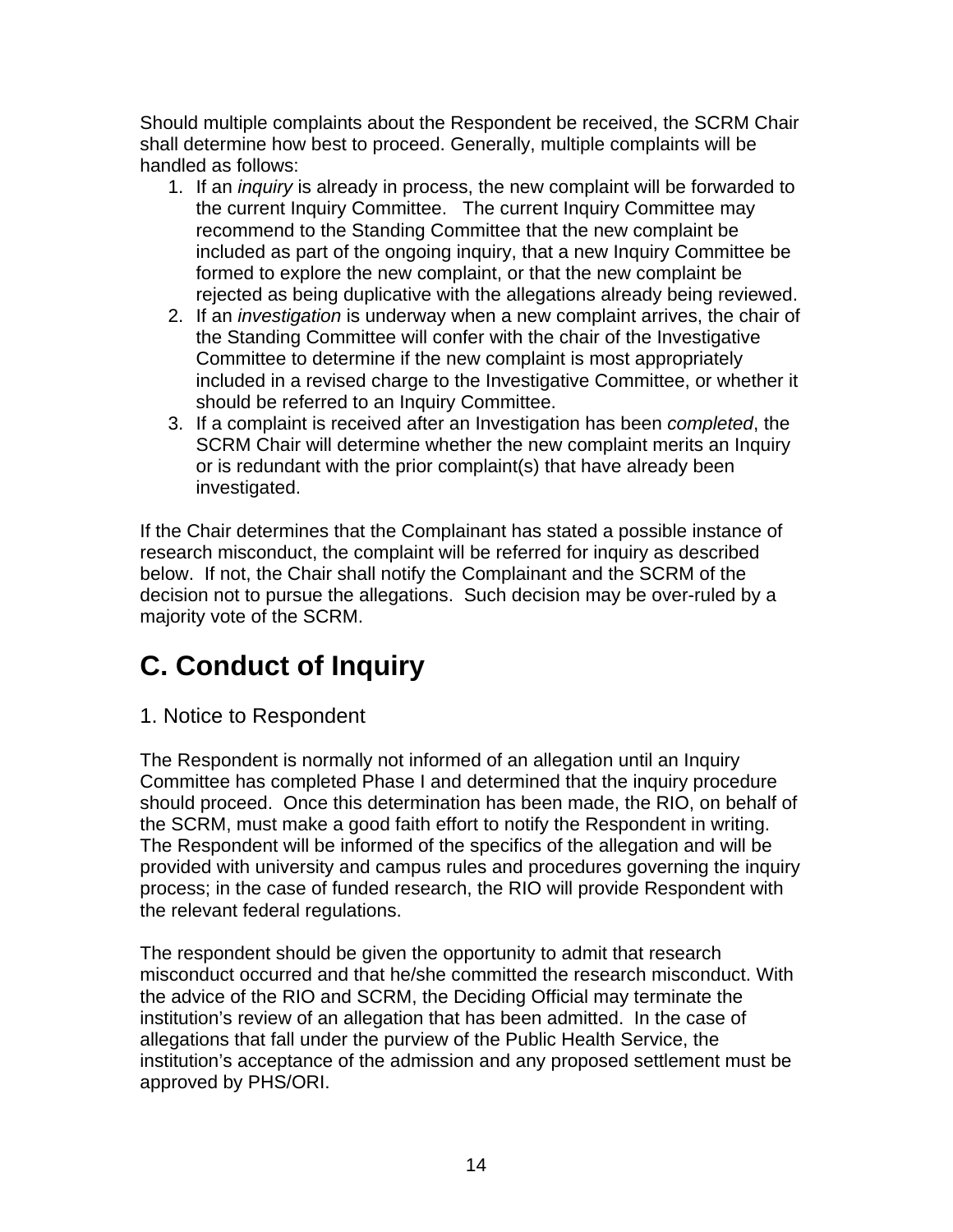<span id="page-14-0"></span>If the Inquiry Committee, as part of its Phase I inquiry, determines that a complaint should not be pursued, it will so advise the SCRM. If the SCRM concurs, it will inform the Respondent of the complaint and the reasons for not pursuing it.

#### 2. Protection of Evidence

The RIO shall, on or before the date on which the Respondent is notified of the allegation, take all reasonable and practical steps to obtain custody of all records and evidence necessary to conduct the inquiry. The RIO shall inventory and sequester all such records and evidence. The RIO shall confer with the Respondent to identify the records and evidence needed for the inquiry and the best means of preserving and maintaining the integrity of the records and evidence.

Where the records or evidence encompass scientific instruments shared by a number of users, custody may be limited to copies of the data or evidence on such instruments. The RIO may consult with NIH/PHS or other similar parties for advice and assistance in this regard.

#### 3. Inquiry Process – General Requirements

Upon receipt of a written complaint of research misconduct that falls within its purview, the SCRM shall appoint a subcommittee (the "Inquiry Committee") to conduct an inquiry to determine whether any or all allegations of the complaint warrant a full investigation. The Chair shall appoint such a committee and designate its chair. The Inquiry Committee must consist of individuals who do not have unresolved personal, professional, or financial conflicts of interest with either the Complainant or Respondent.

The inquiry is a two-stage, fact-finding, nonadversarial proceeding intended to provide an initial review of the evidence so that a preliminary evaluation can be made as to whether there is sufficient evidence of research misconduct to warrant full investigation. The inquiry is intended only to provide a means of initially evaluating the merits of the allegations of research misconduct to identify and dismiss non-meritorious allegations. Consequently, because of the limited nature of the inquiry proceedings, an inquiry does not require the SCRM or a subcommittee to fully review all of the evidence related to the allegation.

The inquiry committee shall request confidentiality from all participants in the inquiry, and each interested party shall be interviewed separately. Any person whether a Complainant, Respondent, or witness—may have an advisor or attorney present at any interview of such person to act as such person's personal advisor. Such advisors may assist in the presentation of information but may not speak for these persons or conduct cross-examinations. The inquiry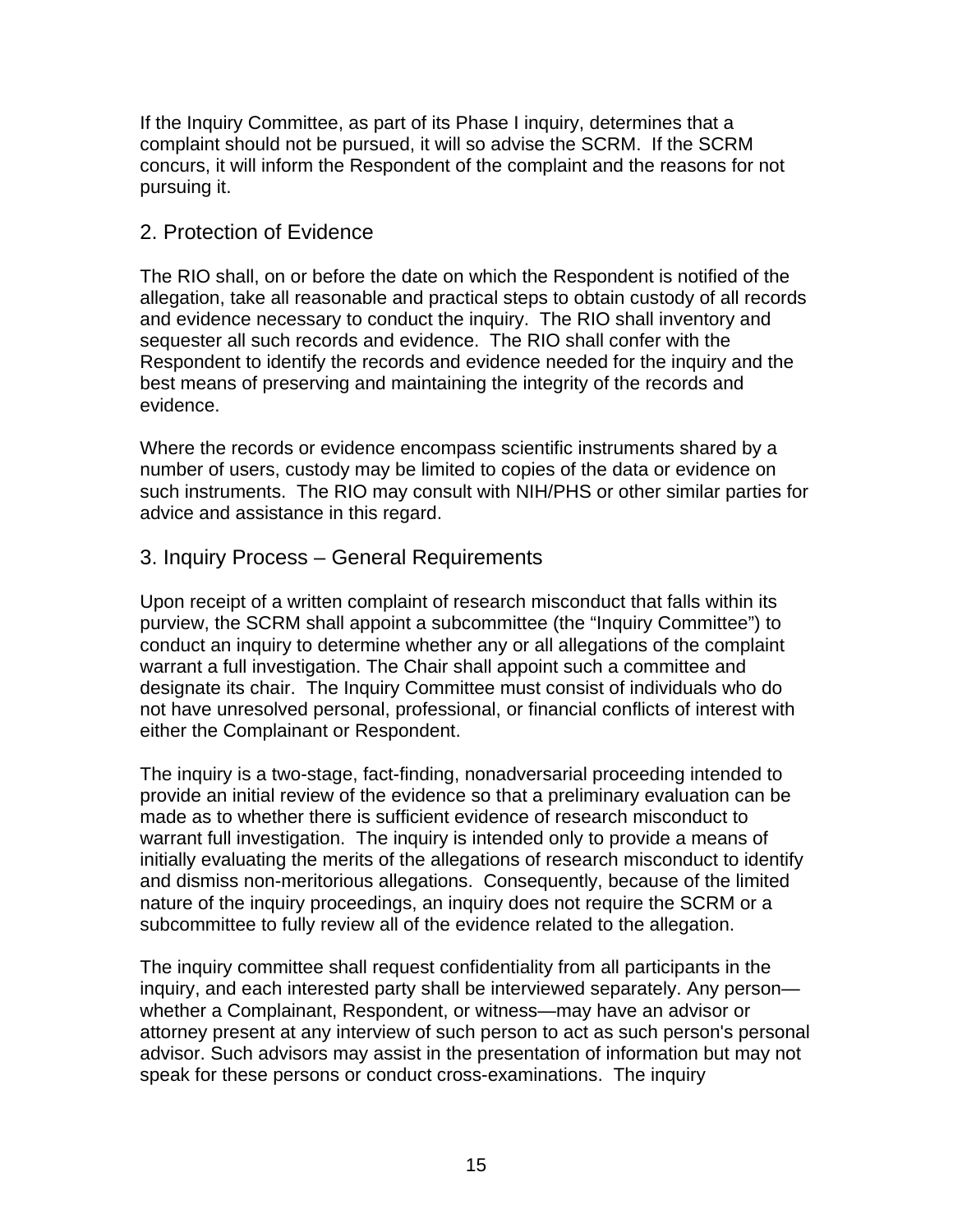<span id="page-15-0"></span>proceedings shall not be recorded, although the members of the Inquiry Committee may take informal written notes during the proceedings.

The inquiry shall be initiated and conducted as expeditiously as possible. The inquiry, including preparation of the final inquiry report and the decision of the SCRM on whether an investigation is warranted, shall be completed within 60 calendar days of the initial written notification of the Respondent unless the SCRM determines that circumstances warrant a longer period. If a time extension is granted, the final report of the Inquiry Committee must include the reasons for the extension.

## **D. Inquiry Procedures**

#### 1. Stage One

The Inquiry Committee begins its proceedings by reviewing the written allegations of research misconduct and the supporting materials, if any, to determine whether to pursue further investigation. This stage of the inquiry is intended to allow the Inquiry Committee to identify baseless and groundless allegations of research misconduct. In this initial stage, the Inquiry Committee may interview or submit written questions to the Complainant, but is not required to undertake these activities.

The Inquiry Committee, in extraordinary cases where it is unable to form an opinion whether the written allegations are baseless or groundless, may interview additional witnesses, but shall conduct the interviews in a manner designed to protect the confidentiality of the inquiry process, including, to the extent possible, the Respondent's identity. In these cases, the Respondent will be informed of the allegations before any additional interviews are conducted.

Upon a majority vote of the members of the Inquiry Committee determining that some or all of the allegations of research misconduct are potentially meritorious, the Inquiry Committee may proceed to the second stage of the inquiry without further action by the SCRM. The Inquiry Committee shall notify the SCRM of its intention to proceed to the second stage of the inquiry.

The members of the Inquiry Committee may vote to recommend that the SCRM dismiss any baseless and groundless allegations before proceeding to the second stage of the inquiry. If the Inquiry Committee votes to recommend dismissal of some or all of the allegations, the Inquiry Committee shall submit its written recommendation and reasons to the SCRM. The SCRM shall review the Inquiry Committee's recommendation and vote whether to accept it.

If a majority of the SCRM accepts the Inquiry Committee's recommendation of dismissal of some or all of the allegations, the inquiry shall be deemed concluded as to those allegations, and the RIO shall inform the Complainant and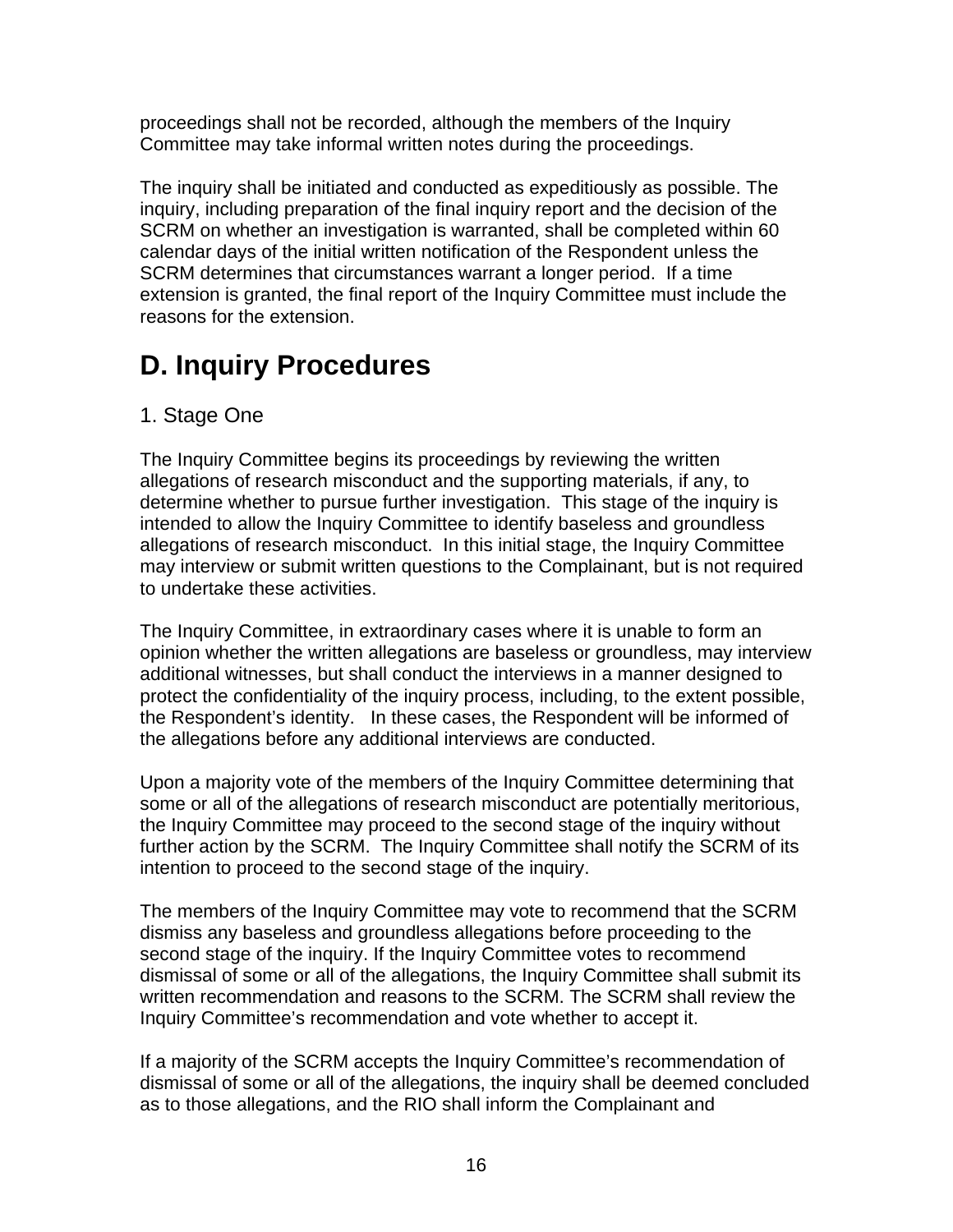<span id="page-16-0"></span>Respondent of the SCRM's determination and the bases for its determination. If the SCRM determines that some or all of the Complainant's allegations were made without reasonable basis in fact and with malicious intent, the SCRM may refer the Complainant to appropriate entities with the University or other institutions.

If a majority of the SCRM rejects the Inquiry Committee's recommendation of dismissal, in whole or in part, it shall return the allegations that it did not dismiss to the Inquiry Committee for the second stage of the inquiry.

#### 2. Stage Two

If the Inquiry Committee or the SCRM decides that some or all of the allegations of research misconduct are potentially meritorious, the RIO shall notify the Complaint in writing of this determination.

The RIO shall inform the Respondent in writing about the nature of the research misconduct allegations, including a copy of the written allegations and any supporting materials. The Inquiry Committee shall request that the Respondent provide a written response to the allegations of research misconduct within 14 calendar days, but the Inquiry Committee may grant reasonable extension of this deadline at its discretion.

After receiving and reviewing the Respondent's written response to the allegations of research misconduct, or if the Respondent does not respond within the allowed period of time, the Inquiry Committee shall invite the Respondent for a personal interview to discuss the details of the alleged misconduct. This interview shall be fact-finding rather than adversarial. If the Respondent declines a personal interview, or in addition to such a personal interview, the Inquiry Committee may also interview the Respondent by telephone or through solicited responses to questions or other methods.

The Inquiry Committee, at its discretion, may interview other individuals to obtain information pertinent to the inquiry. Any such interviews may be conducted in person, by telephone, or through solicited responses to written questions, or other methods. Additional sources of information, such as documents and physical evidence, may be considered by the Inquiry Committee.

Upon concluding its inquiry, the Inquiry Committee shall decide by recorded simple majority vote whether sufficient credible evidence exists to warrant a full investigation of any or all of the allegations. The Inquiry Committee shall provide its recommendation in a fully documented written report to the SCRM for appropriate action.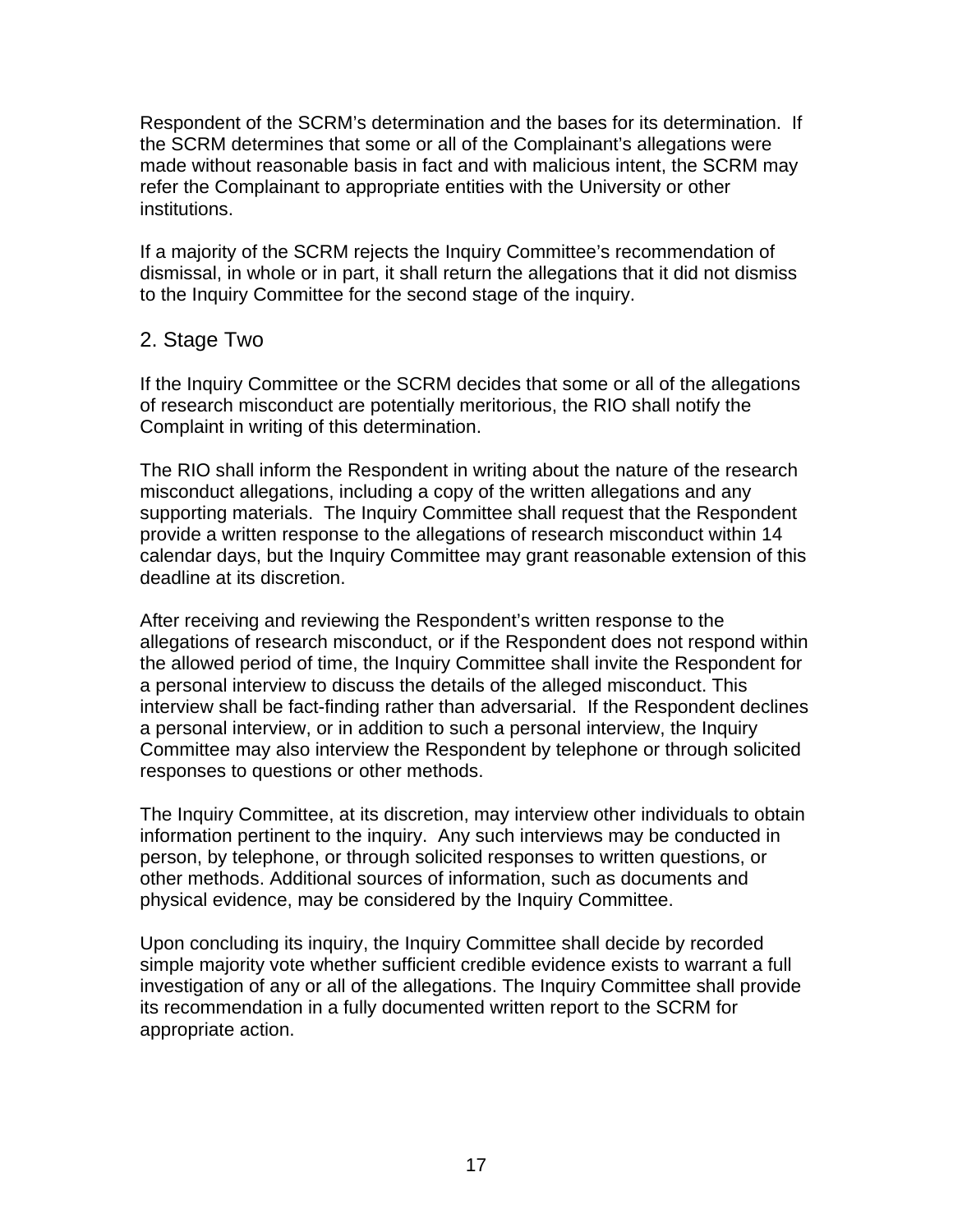## <span id="page-17-0"></span>**E. The Inquiry Report**

At the conclusion of the second stage of the inquiry proceedings, the Inquiry Committee shall prepare a written report for consideration by the SCRM.

#### 1. Content of Inquiry Report

The Inquiry Committee's report shall include the following:

- the name and position of the Respondent;
- a description of the allegations of research misconduct;
- grant support (if applicable), including, for example, grant numbers, grant applications, contracts and publications listing the source of support;
- the names and titles of the committee members who conducted the inquiry;
- a summary of the inquiry process used;
- a list of the research records reviewed;
- summaries of any interviews;
- the basis for recommending or not recommending that the allegations warrant a full investigation;
- whether any other actions should be taken if an investigation is not recommended; and
- any comments on the report by the Respondent or Complainant.
- 2. Solicitation of Comments

Before submitting its report to the SCRM, the Inquiry Committee shall provide a copy of its proposed report to the Respondent for review. If the Respondent wishes to submit any comments on the proposed report to the SCRM, the Inquiry Committee shall include those comments with the final report that is transmitted to the SCRM. The Respondent's comments shall be received by the Inquiry Committee within ten days after the Respondent's receipt of the proposed report.

Upon receipt of comments by the Respondent, the Inquiry Committee may modify its proposed report before submitting a final report to the SCRM. The Inquiry Committee is not required to provide the Respondent with its modifications before submitting the final report to the SCRM

Before submitting the final report to SCRM, the Inquiry Committee may submit the report to University Counsel for legal sufficiency.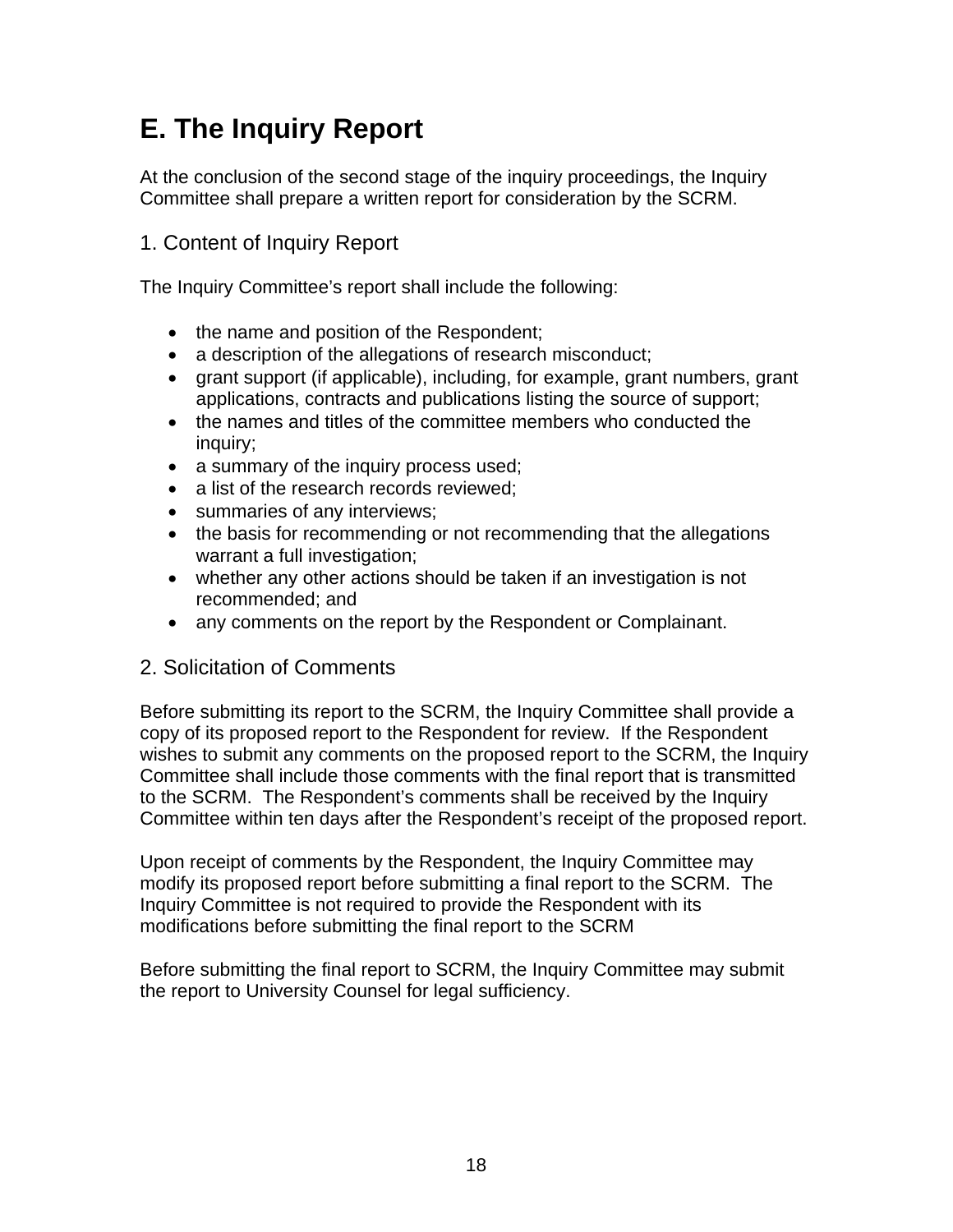### <span id="page-18-0"></span>**F. SCRM Review of Inquiry Report and Determination**

Upon its review of the Inquiry Committee's report and a majority vote the SCRM may:

(a) dismiss some or all of the allegations of research misconduct. The inquiry shall be deemed concluded as to any dismissed allegation. The RIO shall inform the Complainant and the Respondent of the SCRM's determination and the bases for its determination. If the SCRM determines that some or all of the Complainant's allegations were made without reasonable basis in fact and with malicious intent, the SCRM may refer the Complainant to appropriate entities with the University or other institutions.

(b) initiate a full investigation of some or all of the allegations of research misconduct. The SCRM shall refer any appropriate allegations for investigation by the Investigating Committee.

#### 1. Notification to Complainant and Respondent

The RIO shall inform the Complainant and the Respondent of the SCRM's determination and the bases for its determination. The RIO will provide the Respondent with a copy of the final Inquiry report.

The SCRM may, but is not required to, provide a copy of the Inquiry report to the Complainant. The SCRM shall not provide the Complainant with a copy of the report unless the Complainant agrees to be bound by a confidentiality agreement preventing disclosure of the contents of the report.

If either the Complainant or Respondent wishes to submit any comments upon the report to the SCRM, they will be included in the final record (and will be provided to the Investigating Committee if applicable). Such comments do not constitute an appeal of the SCRM's decision, which is final.

#### 2. Notification to PHS/ORI (if applicable)

Within 30 calendar days of the decision by the SCRM that an investigation is warranted, the RIO will so inform PHS/ORI and provide PHS/ORI with a copy of the inquiry report. The RIO will provide the following information to PHS/ORI upon request: (1) the institutional policies and procedures under which the inquiry was conducted; (2) the research records and evidence reviewed, transcripts or recordings of any interviews, and copies of all relevant documents; and (3) the charges to be considered in the investigation.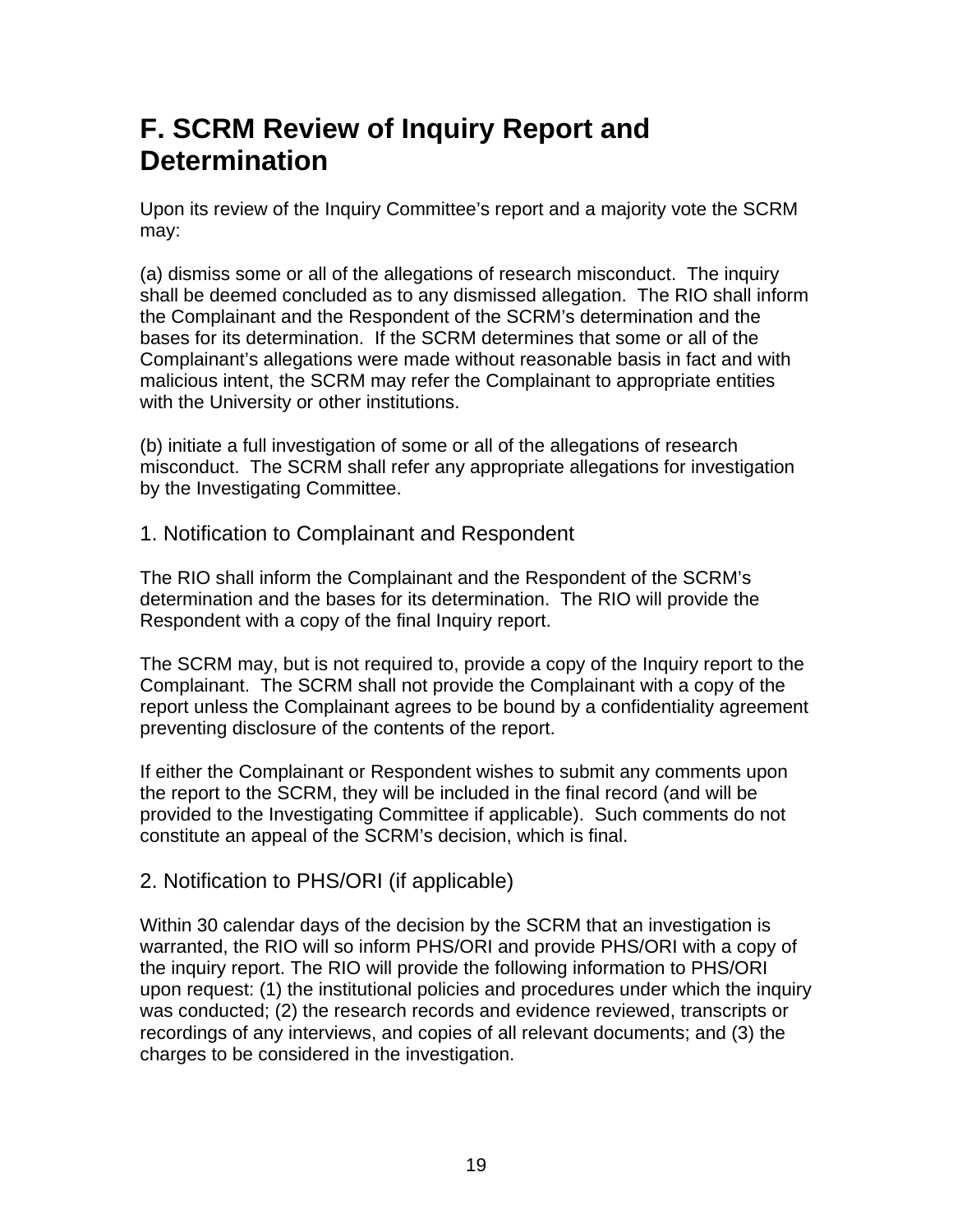<span id="page-19-0"></span>If the SCRM decides that an investigation is not warranted, the RIO shall secure and maintain for 7 years after the termination of the inquiry sufficiently detailed documentation of the inquiry to permit a later assessment by PHS/ORI of the reasons why an investigation was not conducted. These documents must be provided to PHS/ORI or other authorized HHS personnel upon request.

# **VII. Investigative Phase**

### **A. Initiation and Purpose**

Unless the SCRM determines otherwise due to extraordinary circumstances, the investigation phase must begin within 30 calendar days after the determination by the SCRM that an investigation is warranted. The purpose of the investigation is to develop a factual record by exploring the allegations in detail and examining the evidence in depth. The ultimate purpose of the investigation is to determine whether research misconduct has been committed, by whom, and to what extent. The investigation will also determine whether there are additional instances of possible research misconduct that would justify broadening the scope beyond the initial allegations.

### **B. Appointment of Investigative Committee**

As soon as possible after the SCRM votes to pursue an investigation, the SCRM, in consultation with the appropriate dean or vice chancellor, shall appoint an ad hoc committee of three to five members, including a chair, to serve as an Investigative Committee. The Investigative Committee is charged with conducting a thorough and unbiased investigation of the allegations of misconduct.

The SCRM may select Investigative Committee members from inside or outside the University, but no member of the SCRM may serve on the Investigative Committee. In selecting members, the SCRM should consider: (1) any conflicts of interest or bias that would prevent a person from serving as an impartial member of the Investigative Committee; (2) the member's area of expertise and ability to provide substantive assistance to the investigative process.

The RIO shall notify the Respondent and Complainant of the names of potential Investigative Committee members, to ensure that Investigative Committee members do not have a bias or conflict of interest in considering the case. If a potential member's impartiality is questioned, the SCRM will determine whether the potential member should be excluded from the Investigation Committee. If, during the course of an investigation, a member's impartiality is questioned, the SCRM will determine whether the potential member should be removed and replaced.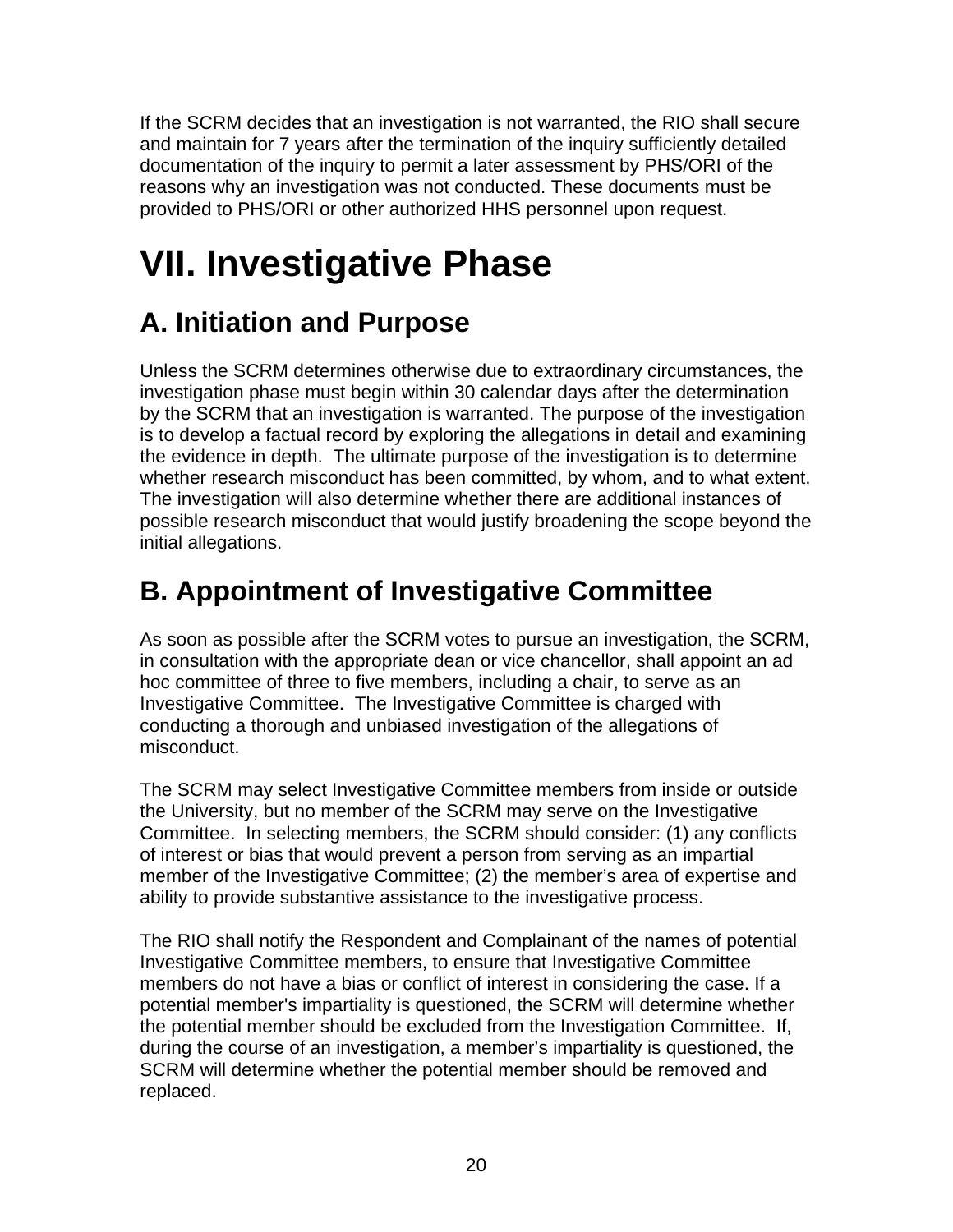### <span id="page-20-0"></span>**C. Charge to the Investigative Committee**

The RIO will convene the first meeting of the Investigative Committee at which the Chair of the SCRM and the RIO will review with the Investigation Committee the charge, the inquiry report, and these Guidelines and Procedures. The RIO will inform the members of the Investigative Committee of the confidentiality requirements of these Guidelines and Procedures and obtain the members' agreement to these requirements. The RIO shall provide each member with these Guidelines and Procedures, as well as any federal standards applicable to the investigation. The RIO will be available throughout the investigation to advise the Investigative Committee as needed.

The SCRM will provide the Investigation Committee with a written charge that:

- Describes the allegations and related issues identified during the inquiry;
- Identifies the Respondent;
- Informs the committee that it must conduct the investigation as prescribed in these Guidelines and Procedures;
- Informs the committee that it must evaluate the evidence and testimony to determine whether, based on a preponderance of the evidence, research misconduct occurred and, if so, the type and extent of it and who was responsible;
- Informs the committee that the Respondent has the burden of proving by a preponderance of the evidence any affirmative defenses raised, including honest error or a difference of opinion;
- Informs the committee that it must determine by a preponderance of the evidence whether the Respondent committed the research misconduct intentionally, knowingly, or recklessly.
- Informs the committee that it must prepare or direct the preparation of a written investigation report that meets the requirements of this policy and, if applicable, 42 CFR § 93.313.

### **D. Investigative Process**

The Investigative Committee has the responsibility for conducting a thorough and unbiased investigation. In accordance with this mandate, the Investigative Committee shall:

- 1. Begin its proceedings by studying the information and evidence collected by the Inquiry Committee.
- 2. Determine what additional evidence the Investigative Committee needs to make an informed determination as to whether research misconduct has occurred, including interviews of witnesses (including witnesses already interviewed by the Inquiry Committee) and review of additional evidence.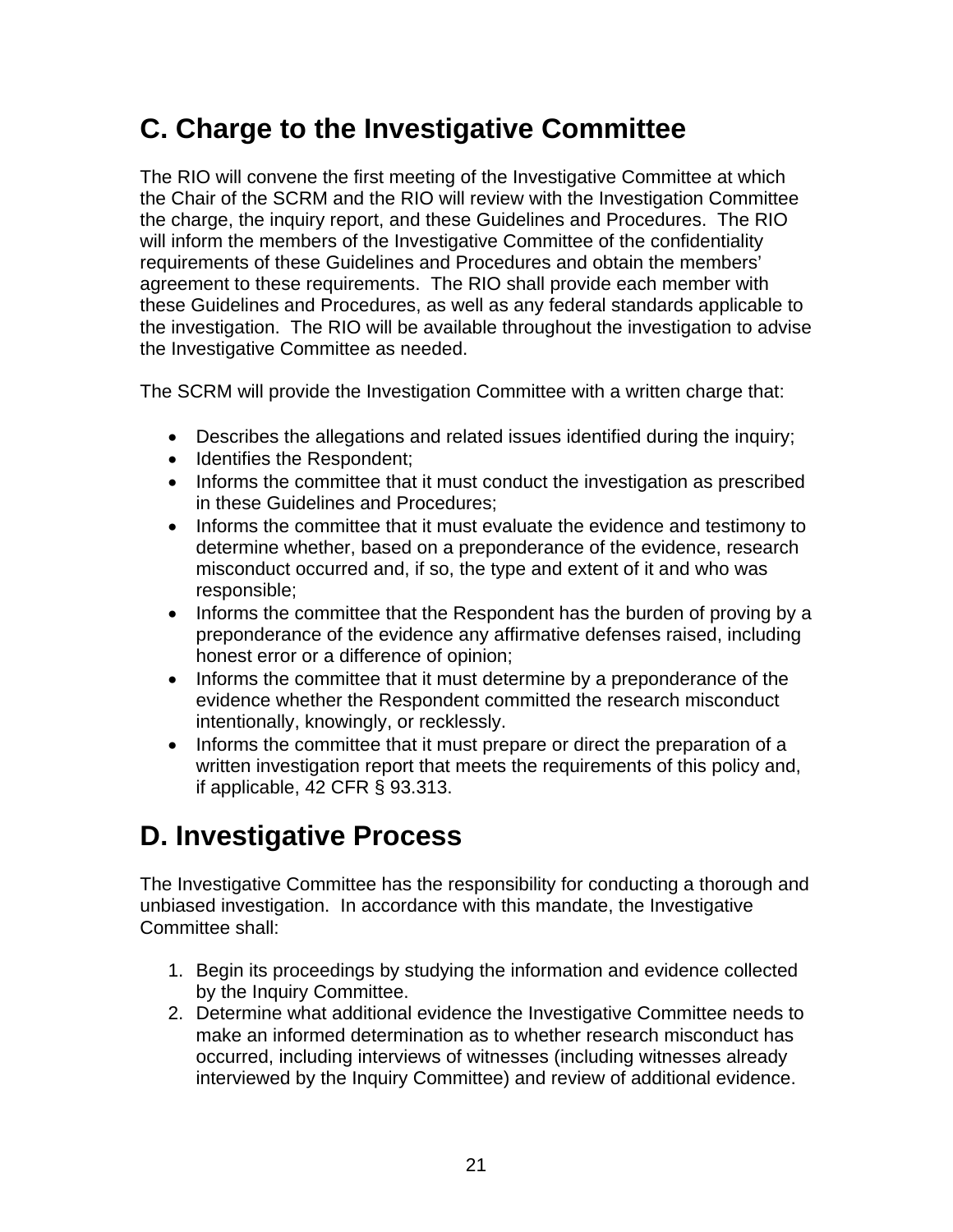- <span id="page-21-0"></span>3. Provide the Respondent with an opportunity to provide oral or documentary evidence related to the allegations or research misconduct.
- 4. Provide the Respondent with an opportunity to identify witnesses with knowledge in the area of the alleged research misconduct.
- 5. Provide the Respondent with an opportunity to review and respond to any evidence that the Investigative Committee relies upon in making its determinations.
- 6. Preserve the evidence that it relies upon in making its determinations.

When the Investigative Committee conducts any interviews as part of its investigation, it shall record or transcribe each interview, provide the recording or transcript to the interviewee for correction, and include the recording or transcript in the record of the investigation.

The Chair of the Investigative Committee shall control the proceedings and determine the admissibility of evidence. The Investigative Committee shall not be bound by the Colorado Rules of Evidence and may admit any evidence that the Chair deems reasonably related to the allegations of research misconduct. The Chair shall have the ability to limit the presentation of irrelevant or repetitious evidence.

Any party appearing before the committee may have an advisor present, who may be an attorney. The advisor may assist the party in the presentation of information but may not speak on the party's behalf.

### **E. Time for Completion**

The Chair of the Investigative Committee shall keep the RIO informed of the status of its investigation. The Investigative Committee shall normally complete its investigation, including conducting the investigation, preparing the report of findings, providing the draft report for comment and sending the final report to SCRM, within 120 days of the Investigative Committee's first meeting. However, if the RIO determines that the investigation cannot be completed within this 120-day period, he/she may extend the time within which the Investigative Committee is to complete its investigation. The rationale for this extension should be included in the final report of the Investigation Committee. If the investigation falls under the jurisdiction of the Public Health Service, the RIO will submit to PHS/ORI a written request for an extension, setting forth the reasons for the delay and, if such an extension is granted and PHS/ORI direct the filing of periodic progress reports, the RIO will ensure that such periodic progress reports are filed with PHS/ORI.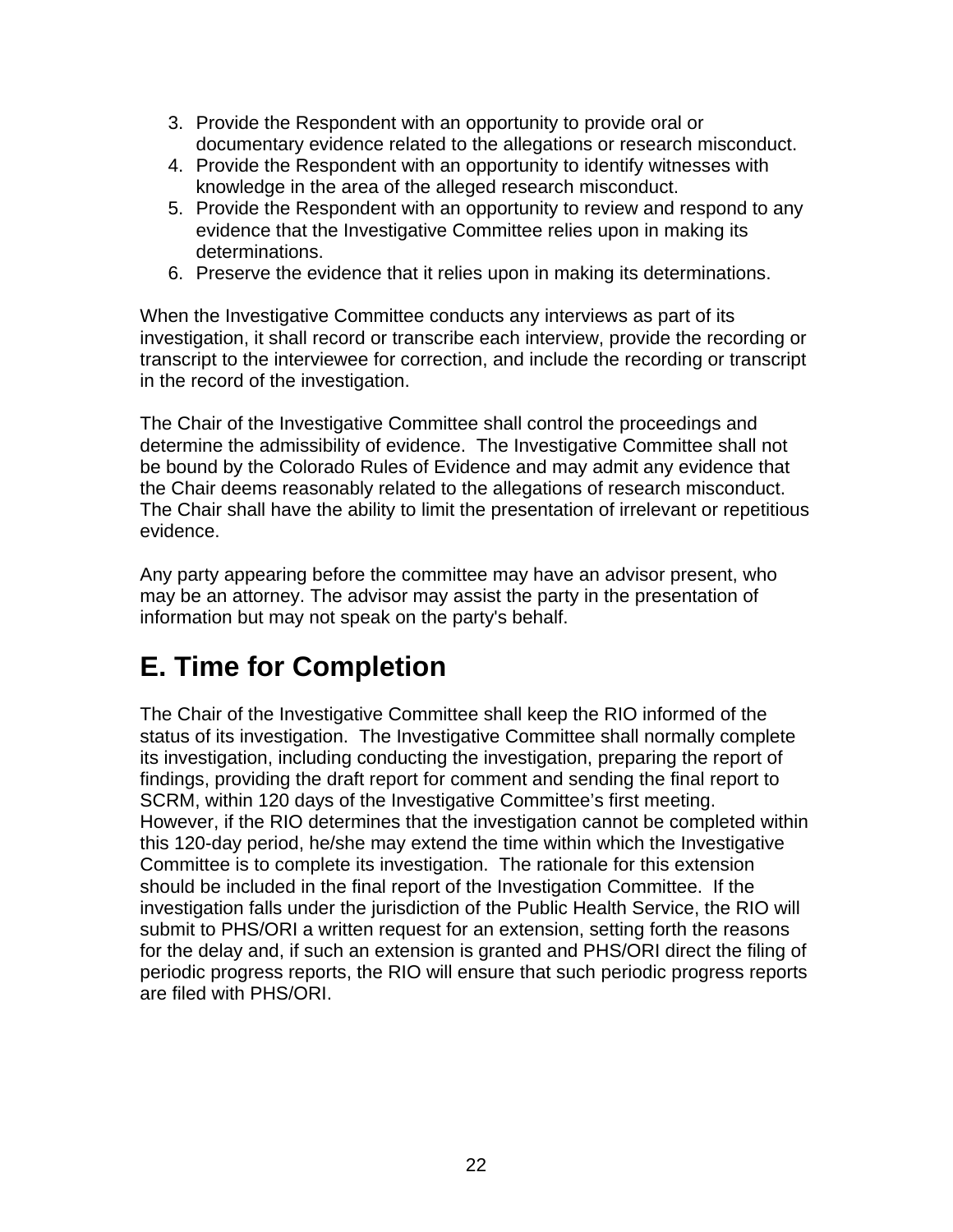# <span id="page-22-0"></span>**VIII. The Investigation Report**

### **A. Decision by the Investigative Committee**

When it considers that its task has been completed, the Investigation Committee shall determine by majority vote whether the allegations of misconduct are supported by a preponderance of evidence. The Investigation Committee shall reach one of the following decisions as to each allegation of research misconduct:

- 1. A finding of research misconduct;
- 2. A finding of no culpable research misconduct, but serious research error; or
- 3. A finding of no misconduct and no serious research error.

The Investigative Committee shall communicate this decision to the SCRM in an initial written investigative report. The investigative report shall:

- Describe the nature of the allegation of research misconduct, including identification of the Respondent;
- Describe any external support, including, for example, the numbers of any grants that are involved, grant applications, contracts, and publications listing this support;
- Describe the specific allegations of research misconduct considered in the investigation;
- Describe the institutional policies and procedures under which the investigation was conducted;
- Identify and summarize the sources of evidence that the Investigative Committee relied upon in making its determination;
- Include a statement of findings for each allegation of research misconduct identified during the investigation;
- Each statement of findings must (1) identify whether the research misconduct was falsification, fabrication, or plagiarism or other form of conduct outlined in University policies and rules; (2) identify whether the research misconduct was committed intentionally, knowingly, or recklessly; (3) summarize the facts and the analysis that support the conclusion and consider the merits of any reasonable explanation by the Respondent, including any effort by Respondent to establish that he or she did not engage in research misconduct because of honest error or a difference of opinion; (4) identify the specific evidence that the Investigative Committee relied upon in making its determination; (5) identify whether the research misconduct would require any publications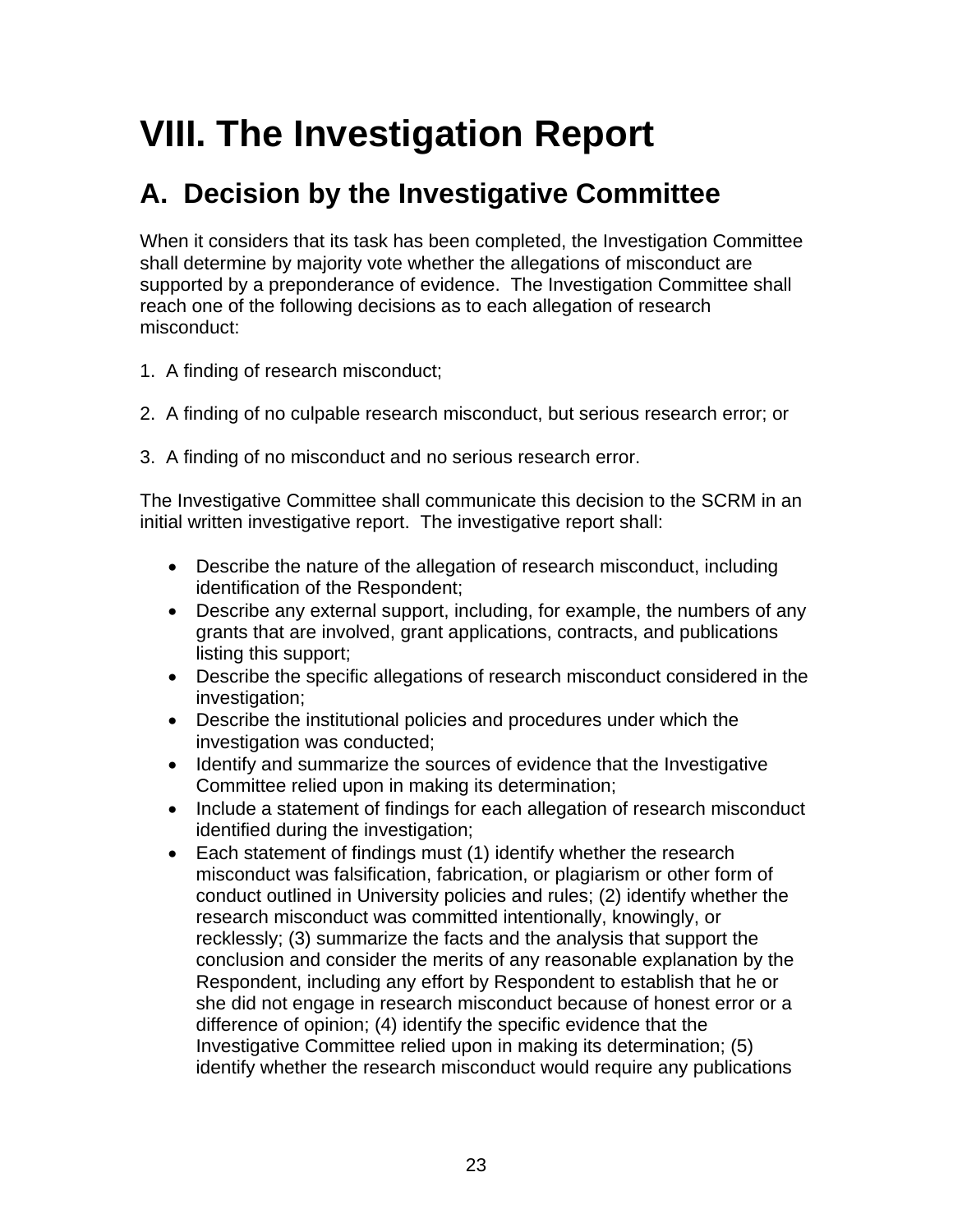<span id="page-23-0"></span>to need correction or retraction; (6) identify the person(s) responsible for the research misconduct.

If the Investigation Committee determines that the Respondent did not engage in an alleged act of research misconduct, the final report should indicate whether the Investigation Committee finds that allegation was made without reasonable basis in fact and with malicious intent.

# **B. Referral to SCRM**

After completing its report, the Investigative Committee shall transmit the report to the SCRM. The SCRM shall consider the report to determine whether it shall request additional information, explanation, or investigation from the Investigative Committee.

If the SCRM requests any additional information, explanation, or investigation from the Investigating Committee, it shall return the report to the Investigating Committee for further response. Upon completing any additional response, the Investigating Committee shall return the report to the SCRM.

When the SCRM determines that the Investigating Committee's report is complete and no further response is necessary, it shall accept the report as final and inform the Investigating Committee that it has completed its obligations.

### **C. Comments on the Investigative Report and Access to Evidence**

#### **1. Respondent**

Upon receipt of the final investigation report, the RIO shall provide the Respondent with a copy of the final investigation report for comment and, concurrently, a copy of, or supervised access to the evidence upon which the report is based.

The Respondent will be allowed 30 days from the date he/she received the final investigation report to provide the RIO with his/her written response to the final investigation report. The RIO shall provide Respondent's written response to the SCRM.

The SCRM shall consider the Investigative Committee's report, as well as any comments by the Respondent before preparing the SCRM final report. Respondent's response will be included as an attachment to the SCRM final report.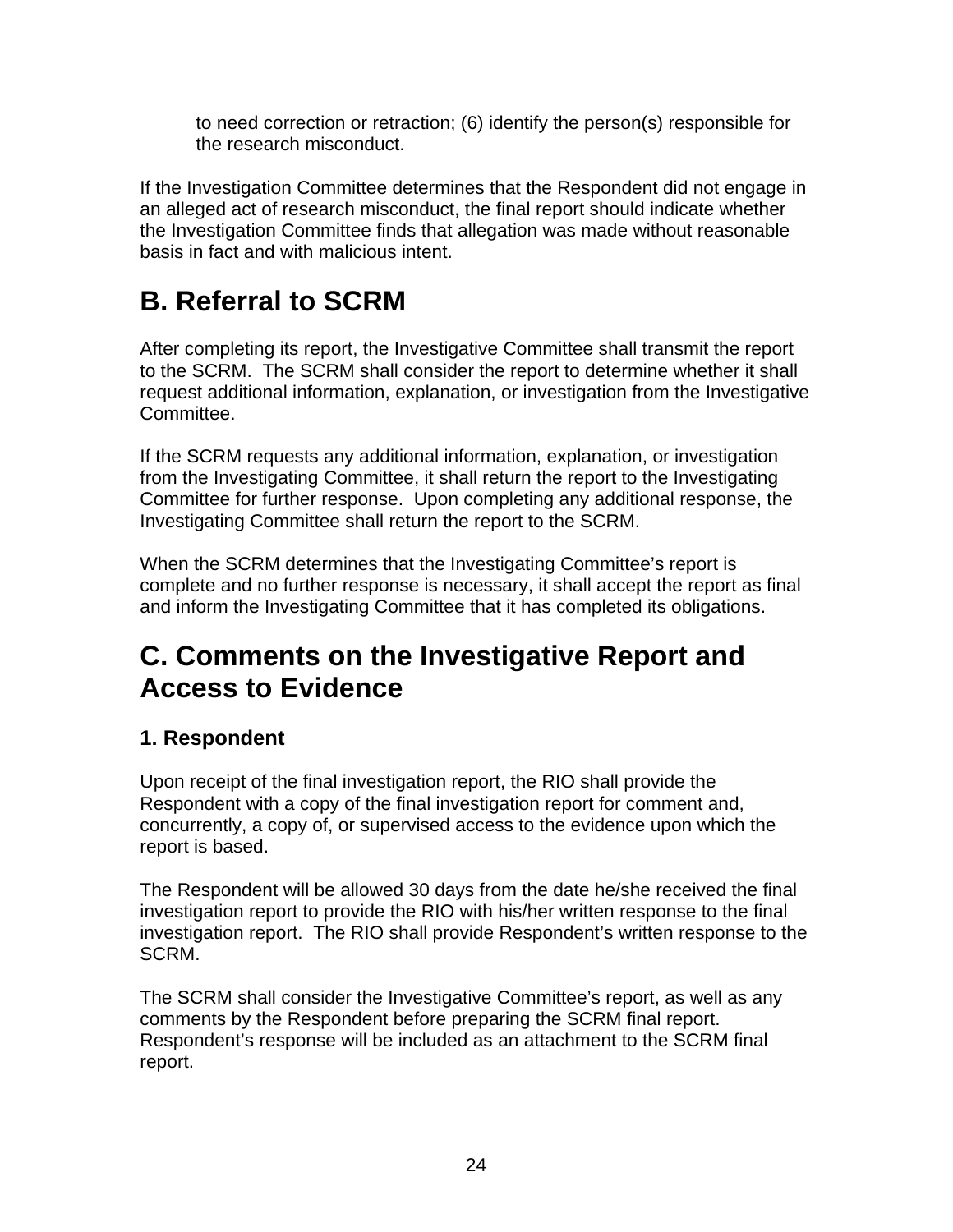#### <span id="page-24-0"></span>**2. Complainant**

At its option, the SCRM may, but is not required to, provide the Complainant a copy of the investigation report, or relevant portions of it, for Complainant's response. The SCRM shall not provide the Complainant with a copy of the report unless the Complainant agrees to be bound by a confidentiality agreement preventing disclosure of the contents of the report. If the SCRM allows the Complainant to receive the report, the Complainant will be allowed 30 days from the date he/she received the final investigation report to provide the RIO with his/her written response to the final investigation report.

# **IX. Disposition by the SCRM**

Upon receipt of the Investigation Committee's final investigation report and the responses thereto, if any, from the Respondent or Complainant, the SCRM shall review the same and create a final SCRM report. The final SCRM report is not intended to be a separate investigation of the allegations. Rather, it shall include recommendations based on the findings included in the Investigative Committee Report regarding:

- Possible disciplinary action, policy changes, or other actions that might ensure that similar misconduct does not occur in the future.
- Steps to correct or ameliorate the effects of the misconduct.
- Steps to be taken to prevent retaliation against the Complainant or other persons providing information in the investigation and to restore the positions and reputations of persons who have made allegations in good faith.
- Whether the Respondent's reputation has been unjustly damaged by the investigation and, if so, what steps might be taken to repair that damage.
- Whether any allegation is judged to have been made without reasonable basis in fact and with malicious intent.

The final report of the SCRM, along with the final report of the Investigation Committee, shall be submitted to the Deciding Official and to the Respondent.

# **X. Final Disposition**

### **A. Decision by the DO**

Upon receipt of the final reports of the SCRM and the Investigation Committee, the DO will determine in writing: (1) whether the University accepts the investigation report, its findings, and the SCRM's recommendations; and (2) set forth the institution's actions in response thereto. If this determination varies from the findings of the investigation committee and/or the recommendations of the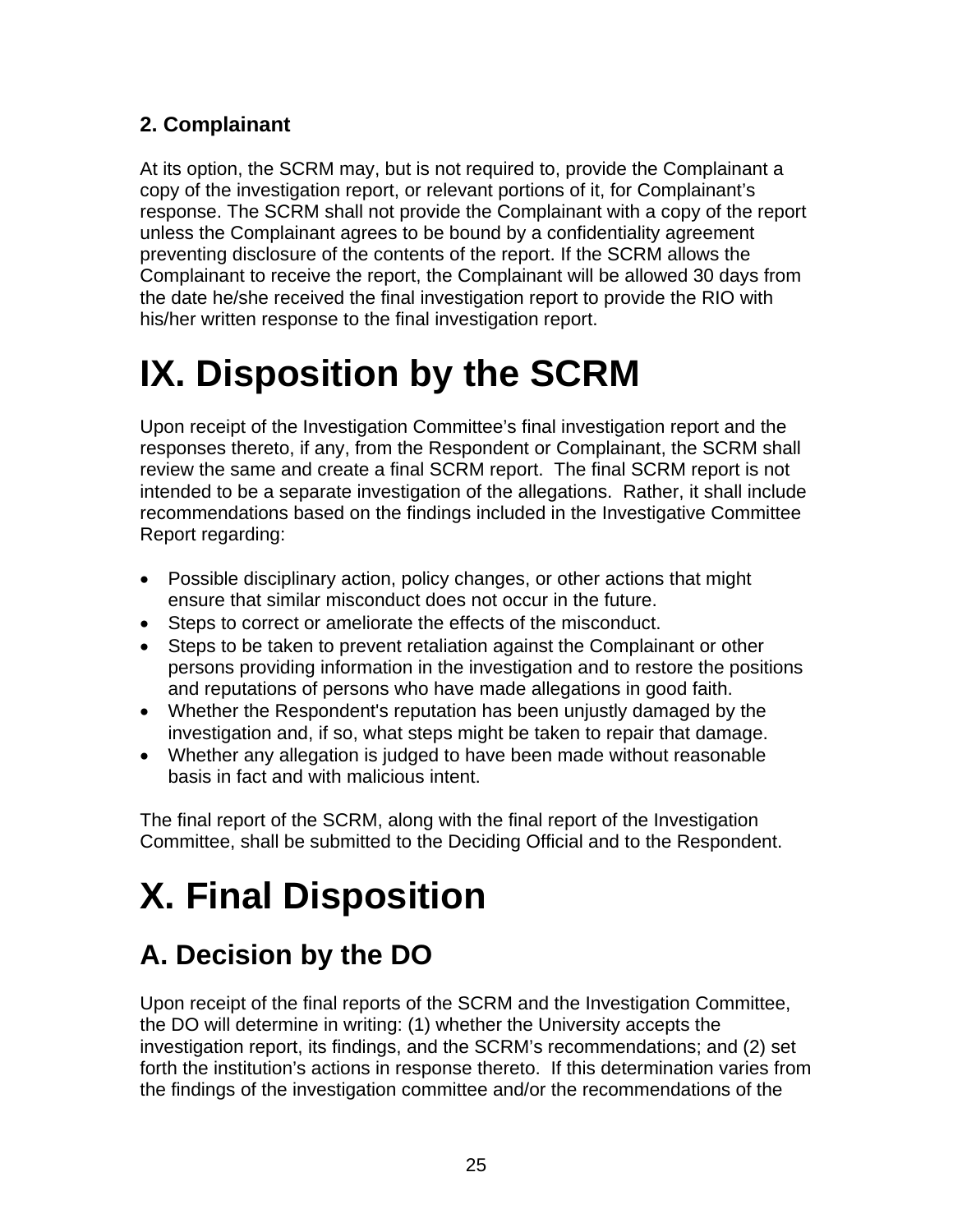<span id="page-25-0"></span>SCRM, the DO will, as part of his/her written determination, explain the basis for the decision.

## **B. Communication of Decision**

When the DO has reached a final decision on the case, the DO will so notify both the Respondent and the Complainant in writing.

The DO, in consultation with the RIO and the Office of University Counsel, will determine whether other university officials, PHS/ORI, law enforcement agencies, professional societies, professional licensing boards, editors of journals in which falsified reports may have been published, collaborators of the Respondent in the work, or other relevant parties should be notified of the outcome of the case. The RIO is responsible for ensuring compliance with all notification requirements of funding or sponsoring agencies.

# **C. Appeals**

Appeals of the DO's final decision shall be handled in accordance with the University's normal grievance and appeal processes.

### **D. Notice to PHS/ORI or Other Funding Agencies of Institutional Findings and Actions**

To the extent applicable, unless an extension has been granted, the RIO must, within the 120-day period for completing the investigation submit the following to PHS/ORI or other funding agencies that require such reporting: (1) a copy of the final investigation report with all attachments; (2) a statement of whether the institution accepts the findings of the investigation report; (3) a statement of whether the institution found misconduct and, if so, who committed the misconduct; (4) a description of any pending or completed administrative actions against the Respondent; and (5) a description of any pending or completed administrative actions to correct or ameliorate the effects of the misconduct and/or to ensure that that similar misconduct does not occur in the future.

The RIO must maintain and provide to PHS/ORI upon request "records of research misconduct proceedings" as that term is defined by 42 CFR § 93.317. Unless custody has been transferred to HHS or ORI has advised in writing that the records no longer need to be retained, records of research misconduct proceedings must be maintained in a secure manner for 7 years after completion of the proceeding or the completion of any PHS proceeding involving the research misconduct allegation. The RIO is also responsible for providing any information, documentation, research records, evidence or clarification requested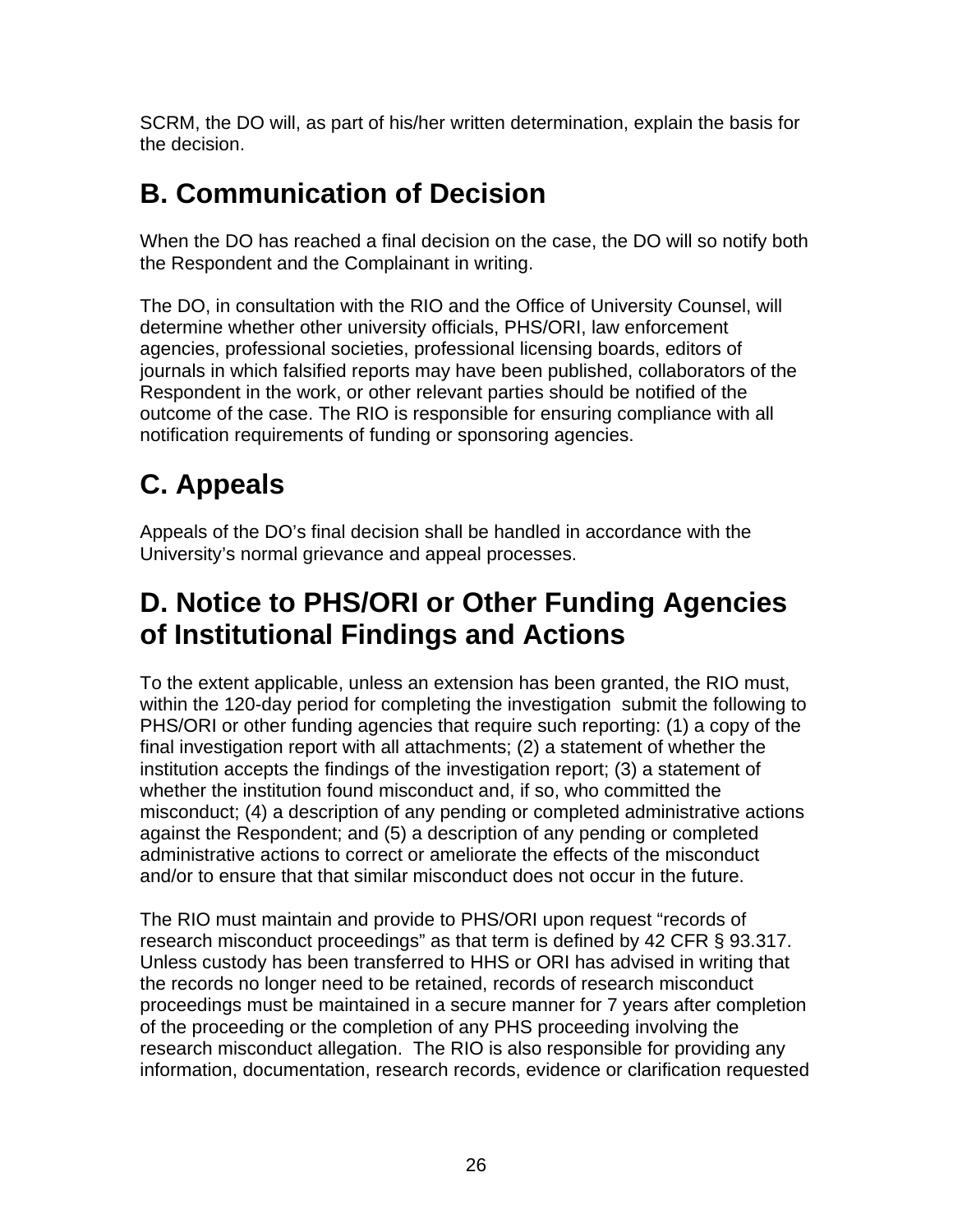by PHS/ORI to carry out its review of an allegation of research misconduct or of the institution's handling of such an allegation.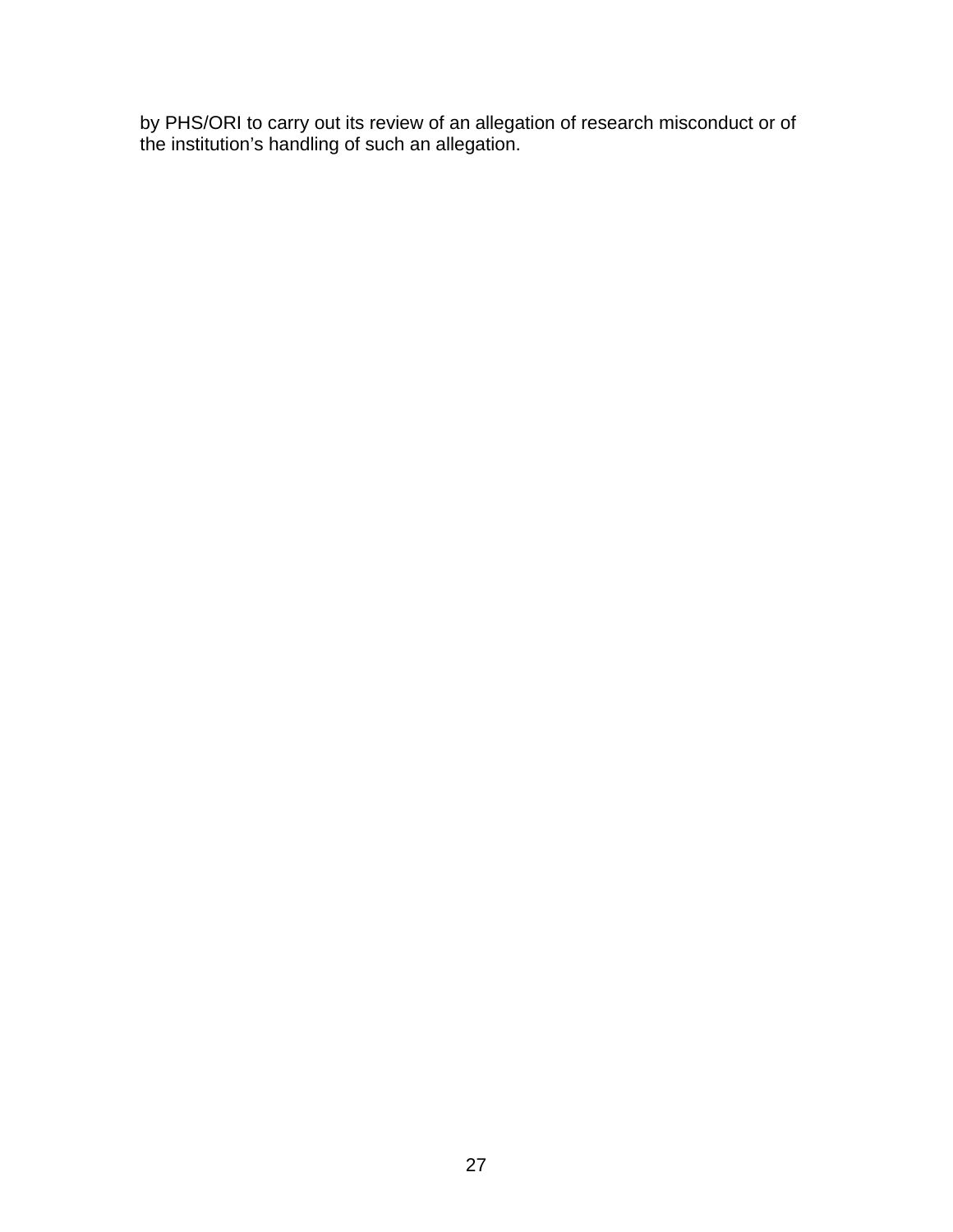# <span id="page-27-0"></span>**Appendix A: Research Integrity Officer Responsibilities**

## **I. General**

The Research Integrity Officer (RIO) has lead responsibility for ensuring that the institution:

- Takes all reasonable and practical steps to foster a research environment that promotes the responsible conduct of research, research training, and activities related to that research or research training, discourages research misconduct, and deals promptly with allegations or evidence of possible research misconduct.
- Has written policies and procedures for responding to allegations of research misconduct and reporting information about that response to PHS/ORI, as required by 42 CFR Part 93.
- Complies with its written policies and procedures and the requirements of 42 CFR 93.
- Informs its institutional members who are subject to 42 CFR Part 93 about its research misconduct policies and procedures and its commitment to compliance with those policies and procedures.
- Takes appropriate interim action during a research misconduct proceeding to protect public health, federal funds and equipment, and the integrity of the PHS supported research process.

### **II. Notification, Reporting and Cooperation with PHS/ORI**

The RIO has lead responsibility for ensuring that the institution:

- Files an annual report with PHS/ORI containing the information prescribed by PHS/ORI.
- Sends to PHS/ORI with the annual report such other aggregated information as PHS/ORI may prescribe on the institution's research misconduct proceedings and the institution's compliance with 42 CFR Part 93.
- Notifies PHS/ORI immediately if, at any time during the research misconduct proceeding, it has reason to believe that health or safety of the public is at risk, HHS resources or interests are threatened, research activities should be suspended, there is reasonable indication of possible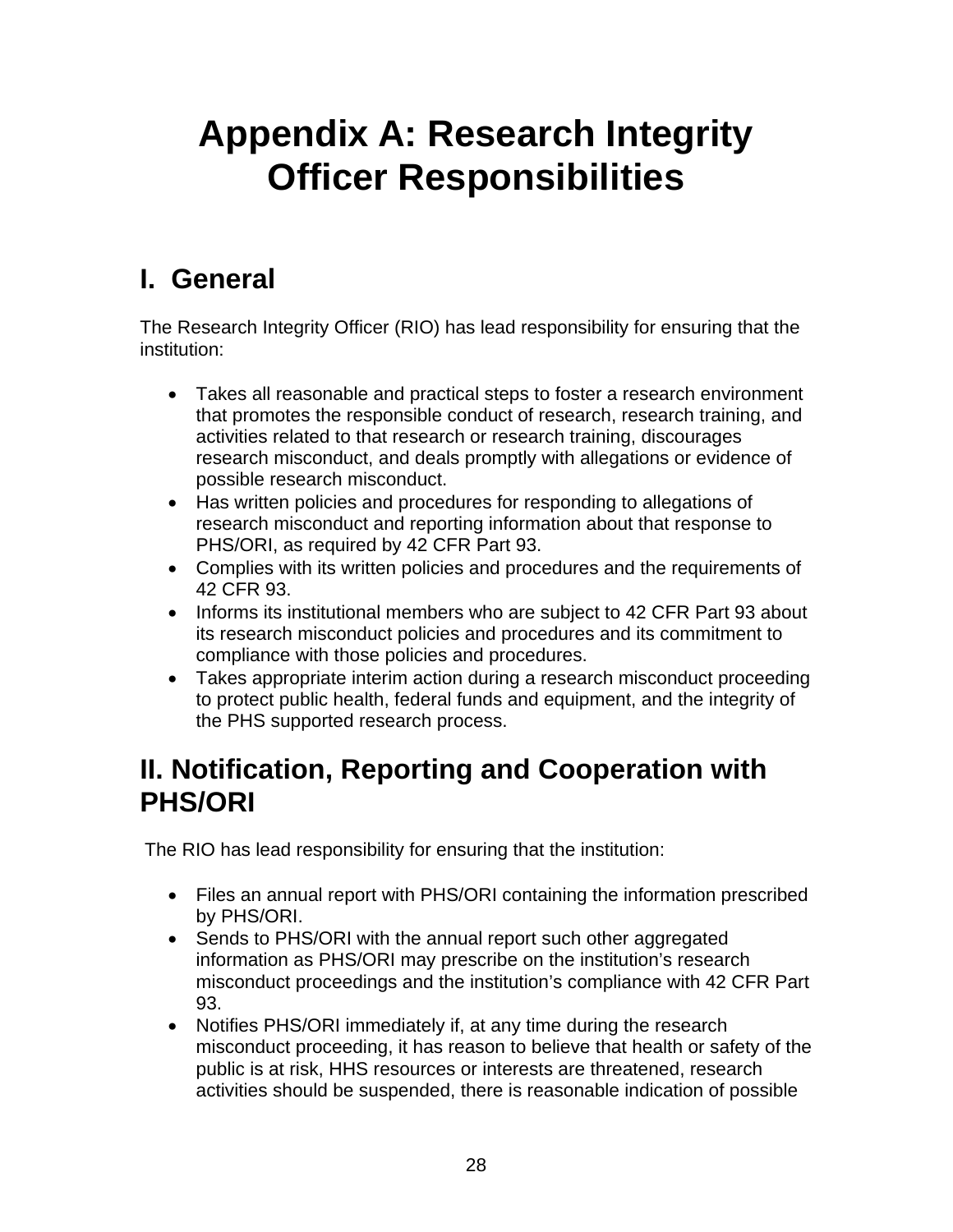<span id="page-28-0"></span>violations of civil or criminal law, federal action is required to protect the interests of those involved in the research misconduct proceeding, the institution believes that the research misconduct proceeding may be made public prematurely, or the research community or the public should be informed.

- Provides PHS/ORI with the written finding by the responsible institutional official that an investigation is warranted and a copy of the inquiry report, within 30 days of the date on which the finding is made.
- Notifies PHS/ORI of the decision to begin an investigation on or before the date the investigation begins.
- Within 120 days of beginning an investigation, or such additional days as may be granted by PHS/ORI, (or upon completion of any appeal made available by the institution) provides PHS/ORI with the investigation report, a statement of whether the institution accepts the investigation's findings, a statement of whether the institution found research misconduct and, if so, who committed it, and a description of any pending or completed administrative actions against the Respondent.
- Seeks advance PHS/ORI approval if the institution plans to close a case at the inquiry, investigation, or appeal stage on the basis that the Respondent has admitted guilt, a settlement with the Respondent has been reached, or for any other reason, except the closing of a case at the inquiry stage on the basis that an investigation is not warranted or a finding of no misconduct at the investigation stage.
- Cooperates fully with PHS/ORI during its oversight review and any subsequent administrative hearings or appeals, including providing all research records and evidence under the institution's control, custody, or possession and access to all persons within its authority necessary to develop a complete record of relevant evidence.

### **III. Research Misconduct Proceeding**

#### **A. General**

The RIO is responsible for:

- Promptly taking all reasonable and practical steps to obtain custody of all research records and evidence needed to conduct the research misconduct proceeding, inventory the records and evidence, and sequester them in a secure manner.
- Taking all reasonable and practical steps to ensure the cooperation of Respondents and other institutional members with research misconduct proceedings, including, but not limited to their providing information, research records and evidence.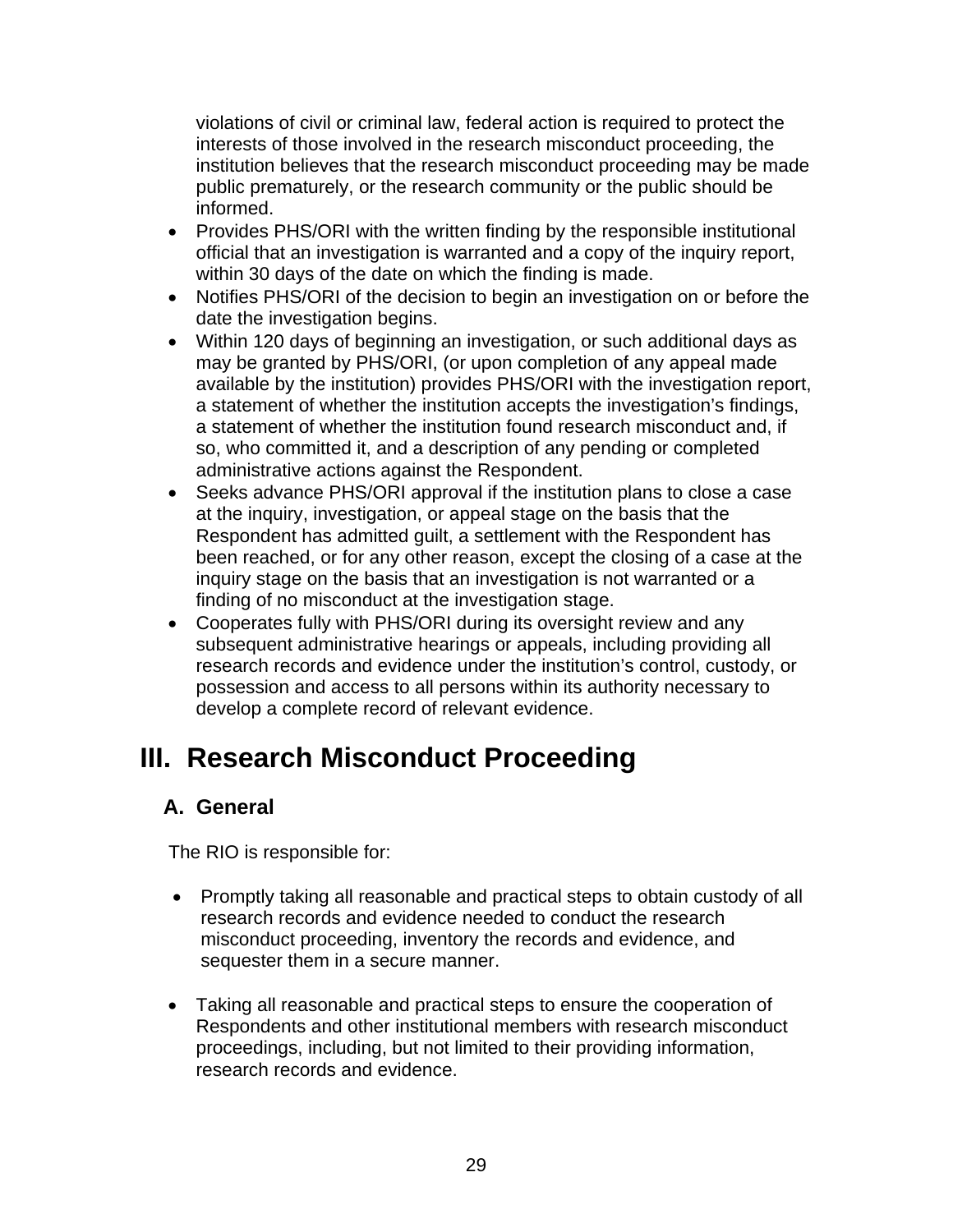- <span id="page-29-0"></span>• Providing confidentiality to those involved in the research misconduct proceeding as required by 42 CFR § 93.108, other applicable law, and institutional policy.
- Determining whether each person involved in handling an allegation of research misconduct has an unresolved personal, professional or financial conflict of interest and taking appropriate action, including recusal, to ensure that no person with such a conflict is involved in the research misconduct proceeding.
- Keeping the Deciding Official (DO) and others who need to know apprised of the progress of the review of the allegation of research misconduct.
- In cooperation with other institutional officials, taking all reasonable and practical steps to protect or restore the positions and reputations of good faith Complainants, witnesses, and committee members and to counter potential or actual retaliation against them by Respondents or other institutional members.
- In conjunction with the DO, making all reasonable and practical efforts, if requested and as appropriate, to protect or restore the reputation of persons alleged to have engaged in research misconduct, but against whom no finding of research misconduct is made.
- Assisting the DO in implementing his/her decision to take administrative action against any Complainant, witness, or committee member determined by the DO not to have acted in good faith.
- Maintaining records of the research misconduct proceeding, as defined in 42 CFR § 93.317, in a secure manner for 7 years after completion of the proceeding, or the completion of any PHS/ORI proceeding involving the allegation of research misconduct, whichever is later, unless custody of the records has been transferred to PHS/ORI or PHS/ORI has advised that the records no longer need to be retained.

#### **B. Allegation Receipt**

The RIO is responsible for:

- Consulting confidentially with persons uncertain about whether to submit an allegation of research misconduct. The RIO is not required to file a complaint with regard to allegations discussed during these confidential sessions.
- Receiving allegations of research misconduct and transmitting them to the SCRM Chair.

#### **C. Inquiry**

The RIO is responsible for:

• On or before the date on which the Respondent is notified, or the inquiry begins, whichever is earlier, taking all reasonable and practical steps to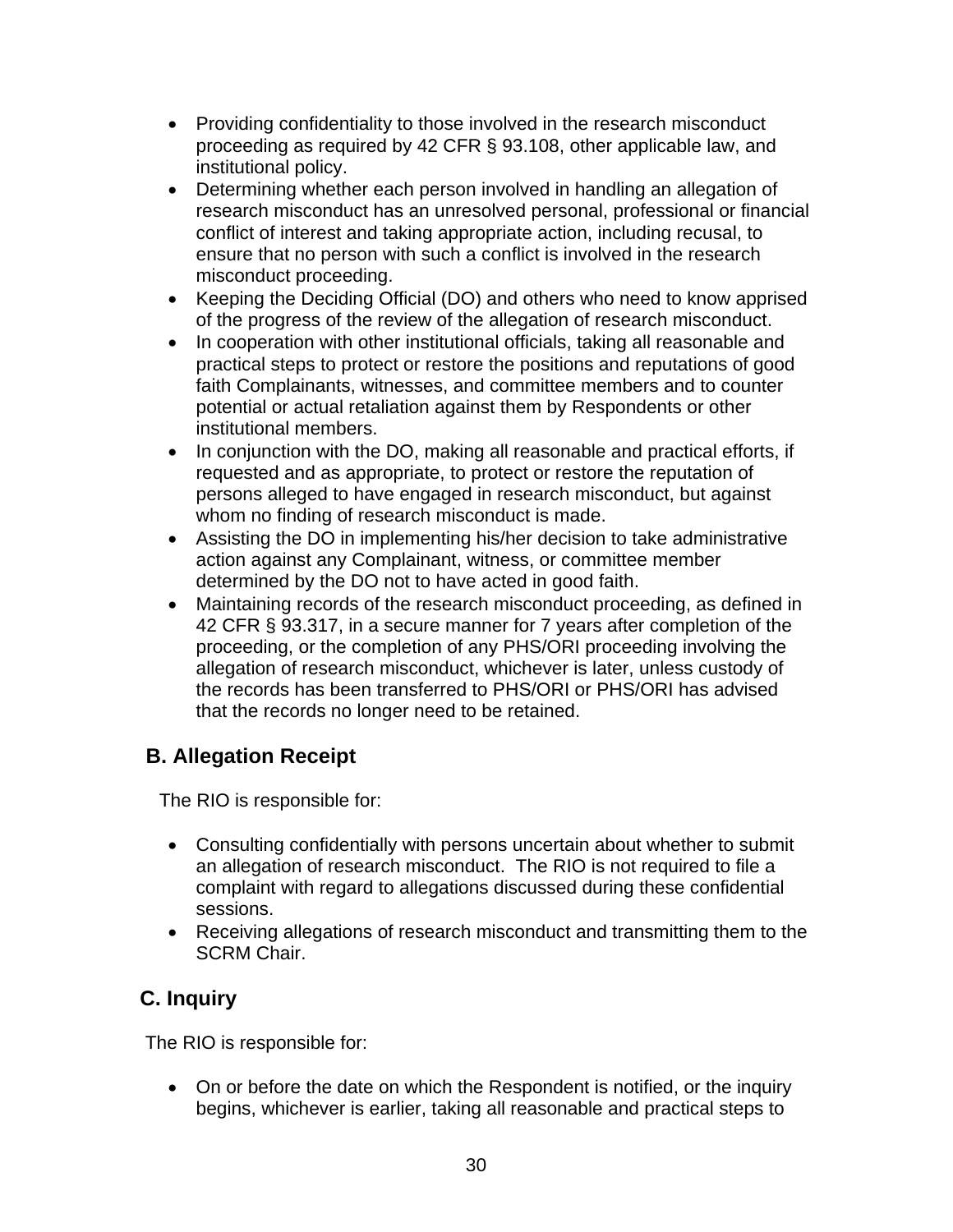obtain custody of all research records and evidence needed to conduct the research misconduct proceeding, inventorying the records and evidence and sequestering them in a secure manner. Where the research records or evidence encompass scientific instruments shared by a number of users, custody may be limited to copies of the data or evidence on the instruments, so long as those copies are substantially equivalent to the evidentiary value of the instruments.

- Providing the Inquiry Committee with needed logistical support, e.g., expert advice, including forensic analysis of evidence, and clerical support, including arranging witness interviews and recording or transcribing those interviews.
- Being available or present throughout the inquiry to advise the committee as needed and consulting with the committee prior to its decision whether to recommend that an investigation is warranted on the basis of the criteria in these policies and procedures and 42 CFR § 93.307(d).
- Determining whether circumstances clearly warrant a period longer than 60 days to complete the inquiry (including preparation of the final inquiry report and the decision of the DO on whether an investigation is warranted), approving an extension if warranted, and documenting the reasons for exceeding the 60-day period in the record of the research misconduct proceeding.
- Within 30 days of a SCRM decision that an investigation is warranted, providing PHS/ORI with the written finding and a copy of the inquiry report and notifying those institutional officials who need to know of the decision.
- Notifying the Respondent (and the Complainant, if the SCRM determines that doing so is appropriate) whether the inquiry found an investigation to be warranted and including in the notice copies of or a reference to 42 CFR Part 93 and the University of Colorado research misconduct policies and procedures.
- Providing to PHS/ORI, upon request, the institutional policies and procedures under which the inquiry was conducted, the research records and evidence reviewed, transcripts or recordings of any interviews, copies of all relevant documents, and the allegations to be considered in the investigation.
- If the SCRM decides that an investigation is not warranted, securing and maintaining for 7 years after the termination of the inquiry sufficiently detailed documentation of the inquiry to permit a later assessment by PHS/ORI of the reasons why an investigation was not conducted.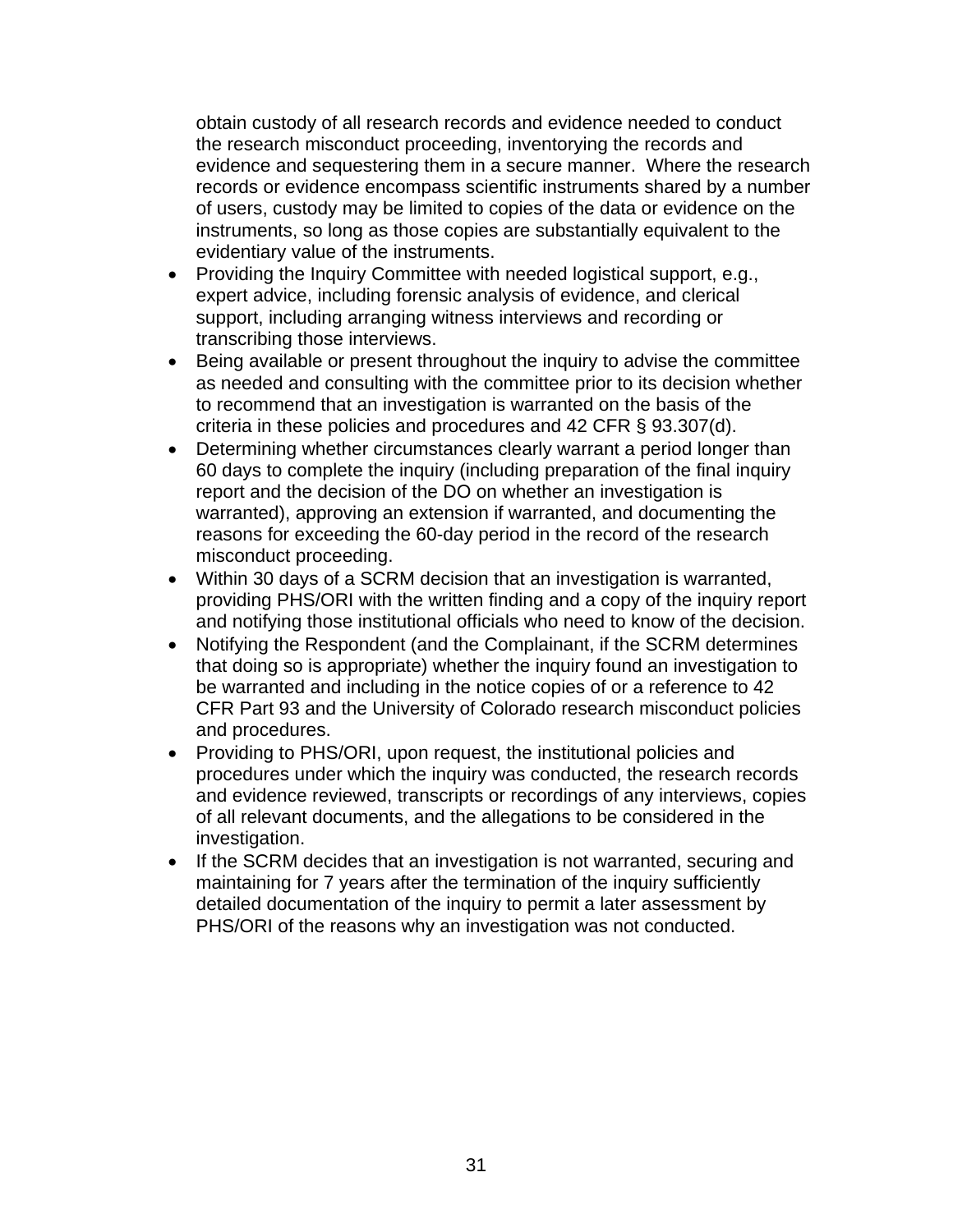#### <span id="page-31-0"></span> **D. Investigation**

The RIO is responsible for:

- On or before the date on which the investigation begins: (1) notifying the Respondent in writing of the allegations to be investigated and (2), if applicable, notifying PHS/ORI of the decision to begin the investigation and providing PHS/ORI a copy of the inquiry report;
- Prior to notifying Respondent of the allegations, taking all reasonable and practical steps to obtain custody of and sequester in a secure manner all research records and evidence needed to conduct the research misconduct proceeding that were not previously sequestered during the inquiry.
- Assisting the SCRM chair in preparing a charge for the Investigation Committee in accordance with the institution's policies and procedures.
- Convening the first meeting of the investigation committee and providing committee members a copy of the institution's policies and procedures and 42 CFR Part 93.
- Providing the investigation committee with needed logistical support, e.g., expert advice, including forensic analysis of evidence, and clerical support, including arranging interviews with witnesses and recording or transcribing those interviews.
- Being available or present throughout the investigation to advise the committee as needed.
- On behalf of the institution, the RIO is responsible for ensuring that the investigation committee: (1) uses diligent efforts to conduct an investigation that includes an examination of all research records and evidence relevant to reaching a decision on the merits of the allegations and that is otherwise thorough and sufficiently documented; (2) takes reasonable steps to ensure an impartial and unbiased investigation to the maximum extent practical; (3) takes reasonable steps to interview each Respondent, Complainant, and any other available person who has been reasonably identified as having information regarding any relevant aspects of the investigation, including witnesses identified by the Respondent, and records or transcribes each interview, provides the recording or transcript to the interviewee for correction, and includes the recording or transcript in the record of the research misconduct proceeding; and (4) pursues diligently all significant issues and leads discovered that are determined relevant to the investigation, including any evidence of any additional instances of possible research misconduct, and continues the investigation to completion.